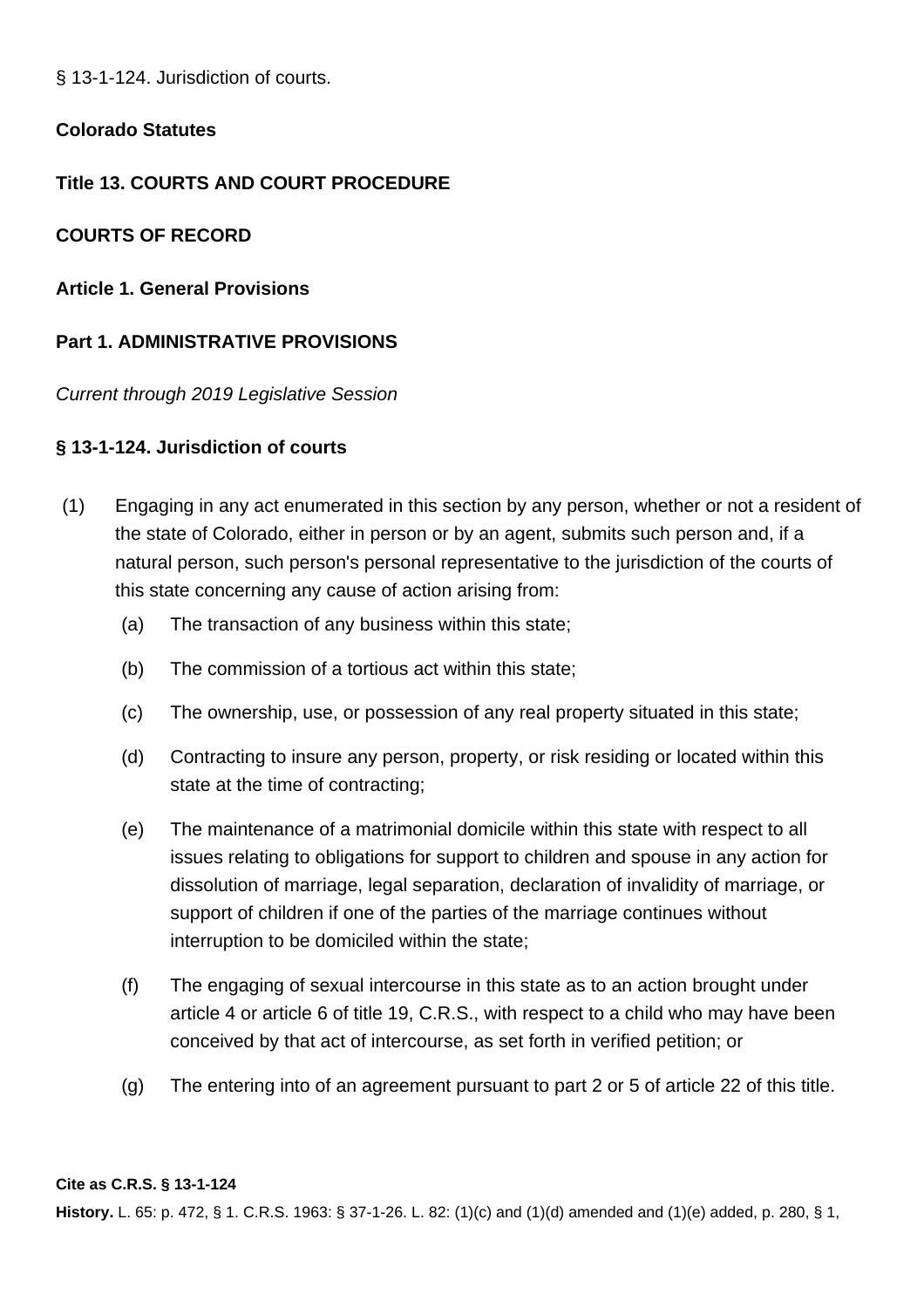effective April 2. L. 91: (1)(f) added, p. 248, § 2, effective July 1. L. 93: Entire section amended, p. 359, § 1, effective July 1.

## **Case Notes:**

## **ANNOTATION**

## **I. GENERAL CONSIDERATION.**

## **A. In General.**

**Law reviews.** For note, "One Year Review of Colorado Law -- 1964", see 42 Den. L. Ctr. J. 140 (1965). For comment discussing the impact of Shaffer v. Heitner ( 433 U.S. 186, 97 S. Ct. 2569, 53 L. Ed. 2d 683 (1977)) on state long arm statute, see 55 Den. L.J. 365 (1978). For article, "Federal Practice and Procedure", see 56 Den. L.J. 491 (1979). For article, "Jurisdiction and Service of Process Beyond Colorado Boundaries", see 11 Colo. Law. 648 (1982). For article, "Legislative Activities in Family Law", see 11 Colo. Law. 1560 (1982). For article, "Federal Practice and Procedure", which discusses a Tenth Circuit decision dealing with in personam jurisdiction, see 62 Den. U. L. Rev. 219 (1985). For article, "Where to Sue and Defend: An Update on Personal Jurisdiction Law", see 47 Colo. Law. 26 (Feb. 2018).

**This section and § 13-1-125 are sometimes referred to as the "long arm" or "single act" statute.** Hoen v. District Court, 159 Colo. 451, 412 P.2d 428 (1966); Cox v. District Court, 160 Colo. 437, 417 P.2d 792 (1966); Geer Co. v. District Court, 172 Colo. 48, 469 P.2d 734 (1970).

**Section is procedural, not substantive.** This statute, an example of "long arm" statutes, is "procedural" rather than "substantive" and may operate retrospectively. Its effect is not to create a right or liability where none existed before; its only effect is to broaden the procedure whereby one seeking redress against an alleged tortfeasor may compel him to answer in the forum initially determined by the plaintiff to be the most convenient. Smith v. Putnam, 250 F. Supp. 1017 (D. Colo. 1965).

**Section merely establishes a new mode of obtaining jurisdiction of the person** of the defendant in order to secure existing rights. Smith v. Putnam, 250 F. Supp. 1017 (D. Colo. 1965).

**Section was passed by the general assembly in order to extend** rather than to limit the jurisdiction of the courts of the state. White-Rodgers Co. v. District Court, 160 Colo. 491, 418 P.2d 527 (1966).

**Due process inquiry is all that is necessary.** By extending jurisdiction to the maximum limits permissible under the United States and Colorado Constitutions, the general assembly obviated the need for further statutory analysis. New Frontier Media, Inc. v. Freeman, 85 P.3d 611 (Colo. App. 2003); Rome v. Reyes, 2017 COA 84, 401 P.3d 75.

**Federal court's jurisdiction in diversity cases.** In diversity cases, the federal district court's jurisdiction is coextensive with the state court's. Ruggieri v. Gen. Well Serv., Inc., 535 F. Supp. 525 (D. Colo. 1982).

**Jurisdiction based on facts at time of complaint.** An amendment of a pleading to justify long arm jurisdiction must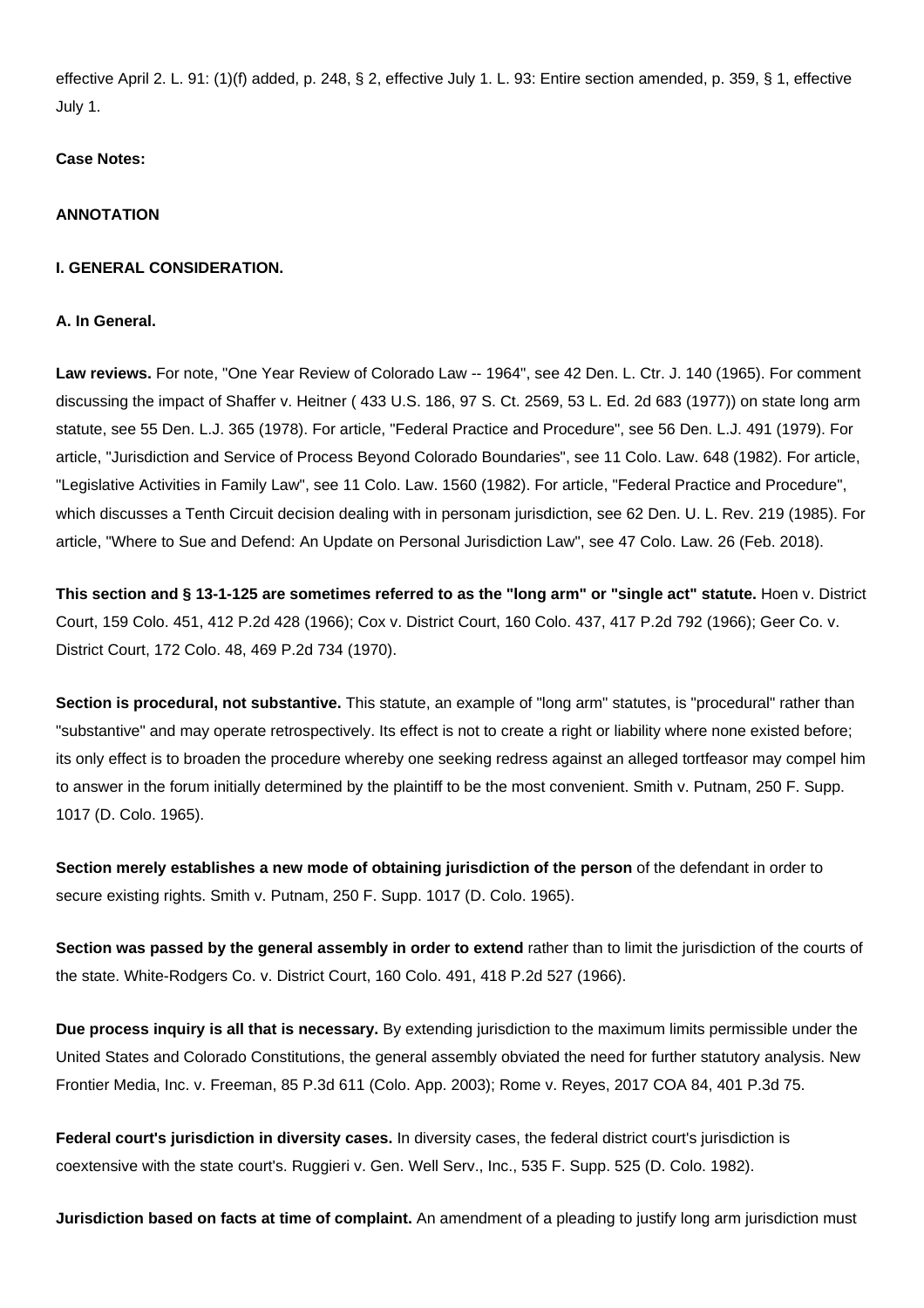be based on facts existing at the time the complaint was filed. Jenkins v. Glen & Helen Aircraft, Inc., 42 Colo. App. 118, 590 P.2d 983 (1979).

**Personal jurisdiction and venue distinguished.** Personal jurisdiction is a question of the court's power to exercise control over defendants while venue is primarily a matter of choosing a convenient forum. Marquest Med. Prods., Inc. v. Emide Corp., 496 F. Supp. 1242 (D. Colo. 1980).

Resolution of personal jurisdiction generally takes precedence over the determination of the propriety of venue. Marquest Med. Prods., Inc. v. Emide Corp., 496 F. Supp. 1242 (D. Colo. 1980).

**Resolution of jurisdictional issues under section frequently involves** an ad hoc analysis of the facts. Waterval v. District Court, 620 P.2d 5 (Colo. 1980), cert. denied, 452 U.S. 960, 101 S. Ct. 3108, 69 L. Ed. 2d 971 (1981).

**Privilege defenses such as lack of personal jurisdiction or improper venue may be lost by** failure to assert them seasonably, by formal submission in a cause, or by submission through conduct. Marquest Med. Prods., Inc. v. Emide Corp., 496 F. Supp. 1242 (D. Colo. 1980).

**Mere filing of or participation in motion does not necessarily entail waiver to defenses** of lack of personal jurisdiction or improper venue. Marquest Med. Prods., Inc. v. Emide Corp., 496 F. Supp. 1242 (D. Colo. 1980).

**Request for award of attorney fees, as part of motion to dismiss for lack of personal jurisdiction, does not constitute a general appearance and does not waive defense of lack of personal jurisdiction.** Defendants did not seek affirmative relief; rather, they only defended against plaintiff's claims. Gognat v. Ellsworth, 224 P.3d 1039 (Colo. App. 2009), aff'd on other grounds, 259 P.3d 497 (Colo. 2011).

**For discussion of conspiracy theory of personal jurisdiction,** see Bennett Waites Corp. v. Piedmont Aviation, Inc., 563 F. Supp. 810 (D. Colo. 1983).

**Section need not be relied on when service is made inside Colorado.** It is not necessary to rely on "long arm" statute to sustain jurisdiction of district court over foreign corporation where service of process was not made outside of state, but was made upon agent of foreign corporation in the state. White-Rodgers Co. v. District Court, 160 Colo. 491, 418 P.2d 527 (1966).

**Jurisdiction over foreign corporation where personal service effected in state.** Colorado state courts have jurisdiction over a foreign corporation qualified to do business in the state where personal service on the foreign corporation is effected within the state, regardless of the fact that the cause of action does not arise out of the foreign corporation's business activity within the state, but, to the contrary, arises out of a transaction occurring in another state. Budde v. Kentron Hawaii, Ltd., 565 F.2d 1145 (10th Cir. 1977).

**Burden imposed upon one who seeks remedy under long arm statute is to allege in complaint** sufficient facts to support reasonable inference that defendants engaged in conduct described in statute which subjects them to in personam jurisdiction. Texair Flyers, Inc. v. District Court, 180 Colo. 432, 506 P.2d 367 (1973); Jenkins v. Glen &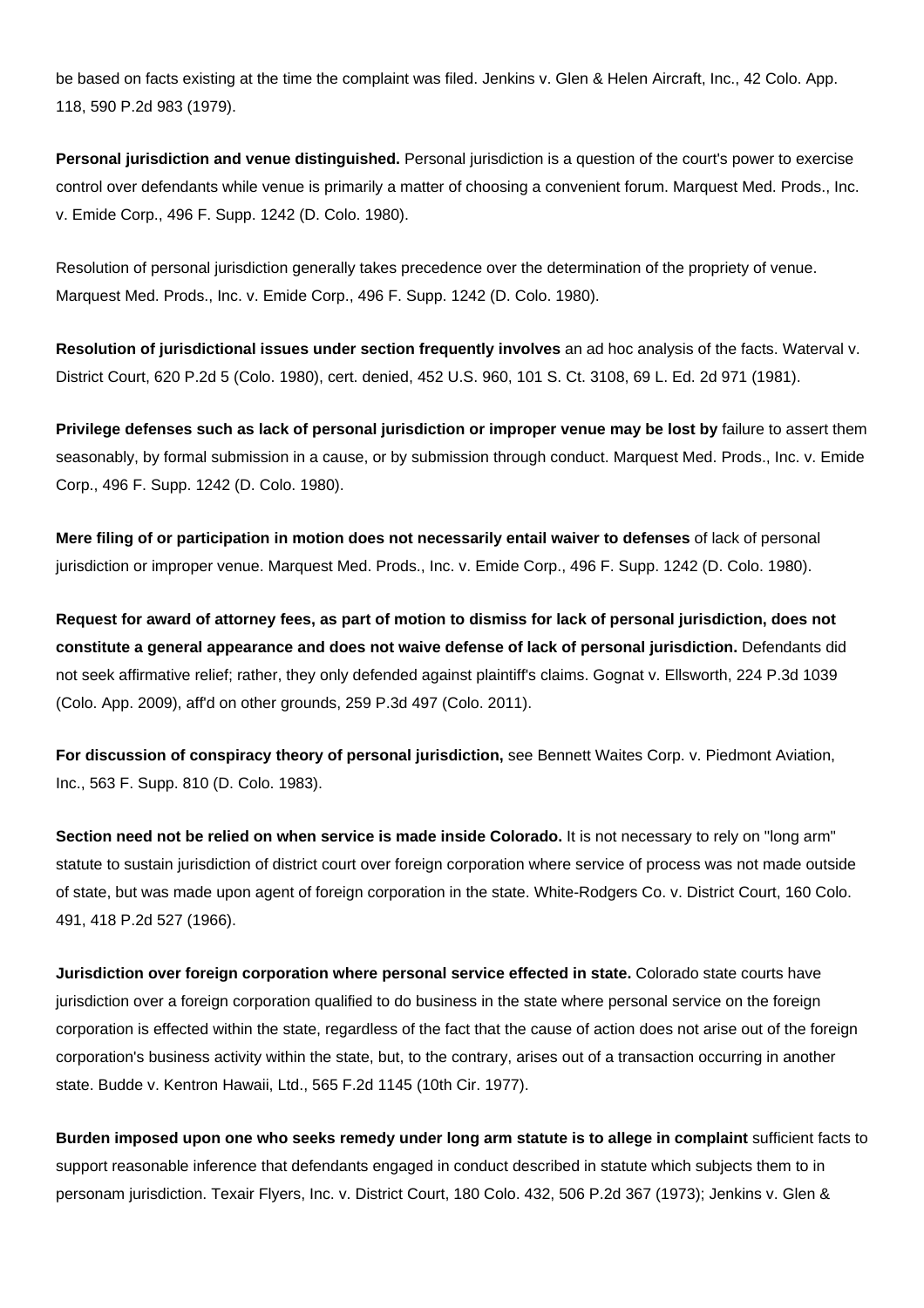Helen Aircraft, Inc., 42 Colo. App. 118, 590 P.2d 983 (1979); Shon v. District Court, 199 Colo. 90, 605 P.2d 472 (1980).

**This section requires purposeful acts performed within forum state by defendant** in relation to the contract. Weyrich v. Lively, 361 F. Supp. 1147 (D. Colo. 1973).

**Prima facie showing of threshold jurisdiction is sufficient** and may be determined from allegations of complaint. Texair Flyers, Inc. v. District Court, 180 Colo. 432, 506 P.2d 367 (1973).

A plaintiff need only make a prima facie showing of threshold jurisdiction, which may be determined from the allegations of the complaint, to withstand defendant's motion to dismiss under, C.R.C.P. 12(b)(2). Pioneer Astro Indus., Inc. v. District Court, 193 Colo. 409, 566 P.2d 1067 (1977).

In determining whether a prima facie showing has been established, it is appropriate to consider the allegations of the complaint as well as any other evidence adduced at the hearing on the motion to dismiss. Fleet Leasing, Inc. v. District Court, 649 P.2d 1074 (Colo. 1982).

A party may make the required prima facie showing of threshold jurisdiction by alleging jurisdictional facts in the complaint, by submitting affidavits, or presenting evidence at the hearing on the motion to dismiss or to quash service of process. Panos Inv. Co. v. District Court, 662 P.2d 180 (Colo. 1983).

The allegations of the complaint, as well as any evidence introduced by the parties at any hearing conducted to determine the jurisdictional issue, may be considered to determine whether the plaintiff has established such prima facie showing of jurisdiction. Scheuer v. District Court, 684 P.2d 249 (Colo. 1984).

**Prima facie showing required.** A party asserting personal jurisdiction over a defendant under the long arm statute must make a prima facie showing of threshold jurisdiction. Fleet Leasing, Inc. v. District Court, 649 P.2d 1074 (Colo. 1982).

**When defendant asserts permissive claim, long arm jurisdiction becomes general in personam.** By the assertion of a permissive counter-claim and a cross-claim, claimant was invoking of the jurisdiction of the court in its own behalf, and expanded the limited in personam jurisdiction originally acquired under the long arm statute into general in personam jurisdiction. T.L. Smith Co. v. District Court, 163 Colo. 444, 431 P.2d 454 (1967).

**Where a defendant in a civil action files various cross-claims and third-party claims,** the jurisdiction of the court is invoked and the defendant waives any objection to the issue of a personam jurisdiction. Fagerberg v. Webb, 678 P.2d 544 (Colo. App. 1983).

**Finding that long-arm statute cannot be properly invoked is a final determination** that defendants are not subject to the court's jurisdiction and an appeal can be taken therefrom. Wilbourn v. Hagan, 716 P.2d 485 (Colo. App. 1986).

**In general, the activities of a non-resident subject him to long-arm jurisdiction** if the quality, nature, and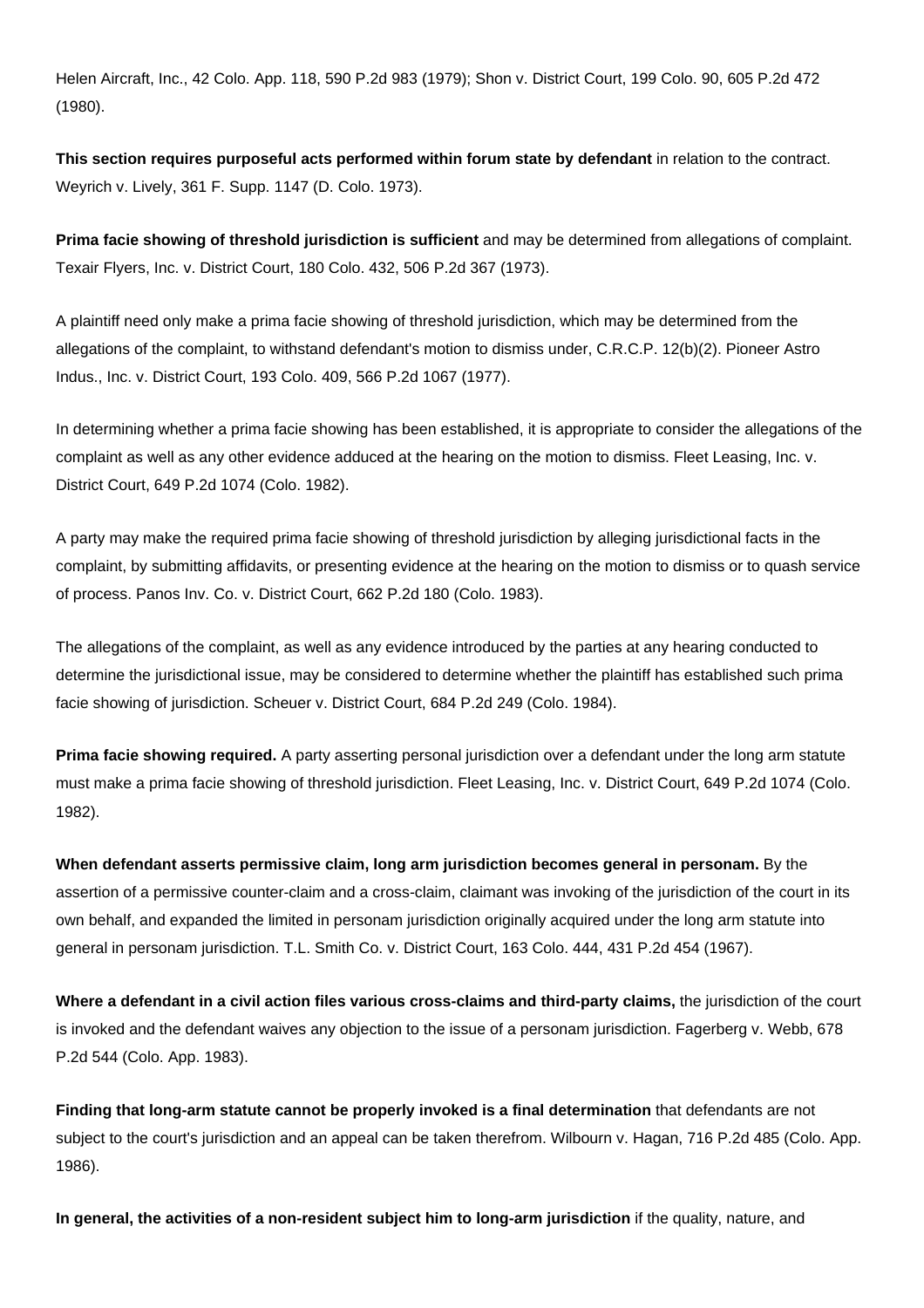frequency of his conduct in Colorado is such that the non-resident should reasonably anticipate being haled into the Colorado courts. Von Palffy-Erdoed v. Bugescu, 708 P.2d 816 (Colo. App. 1985); Pub. Warranty Corp. v. Mullins, 757 P.2d 1140 (Colo. App. 1988); Parocha v. Parocha, 2018 CO 41, 418 P.3d 523.

**Trial court had personal jurisdiction over estate** after plaintiffs amended complaint to name estate and estate's special administrator as defendants instead of deceased, non-existent defendant before any answer had been filed in the case. This cured the defect in personal jurisdiction contained in the original complaint. Currier v. Sutherland, 218 P.3d 709 (Colo. 2009).

**Distinction between subject-matter jurisdiction and personal jurisdiction.** This section, together with defendant's note submitting to jurisdiction of Colorado courts for purposes of enforcement, conferred subject-matter jurisdiction. However, in absence of valid service of process under § 13-1-125 and C.R.C.P. 4 court lacked personal jurisdiction and judgment was void. United Bank of Boulder, N.A. v. Buchanan, 836 P.2d 473 (Colo. App. 1992).

**A party's lack of capacity to sue or be sued has no bearing upon a court's subject matter jurisdiction over the case.** Currier v. Sutherland, 218 P.3d 709 (Colo. 2009).

A deceased defendant's lack of capacity to be sued does not divest a court of subject matter jurisdiction over the case. Subject matter jurisdiction involves a court's power to hear a particular type of case or grant a specific type of relief. Currier v. Sutherland, 218 P.3d 709 (Colo. 2009).

**Applied** in Nations Enters., Inc. v. Process Equip. Co., 40 Colo. App. 390, 579 P.2d 655 (1978); Adolph Coors Co. v. A. Genderson & Sons, 486 F. Supp. 131 (D. Colo. 1980); Goldenhersh v. Febrey, 711 P.2d 717 (Colo. App. 1985); Rogers v. Clipper Cruise Lines, Inc., 650 F. Supp. 143 (D. Colo. 1986); In re Ness, 759 P.2d 844 (Colo. App. 1988); CGC Holding Co., LLC v. Hutchens, 824 F. Supp. 2d 1193 (D. Colo. 2011).

### **B. Constitutionality.**

**Jurisdiction to extend to constitutional limits.** The Colorado general assembly, in enacting this section, intended to extend the jurisdiction of the courts to the fullest extent permitted by the due process clause of the fourteenth amendment to the United States Constitution. Jenner & Block v. District Court, 197 Colo. 184, 590 P.2d 964 (1979); Halliburton Co. v. Texana Oil Co., 471 F. Supp. 1017 (D. Colo. 1979); Marquest Med. Prods., Inc. v. Emide Corp., 496 F. Supp. 1242 (D. Colo. 1980); Waterval v. District Court, 620 P.2d 5 (Colo. 1980), cert. denied, 452 U.S. 960, 101 S. Ct. 3108, 69 L. Ed. 2d 971 (1981); Fleet Leasing, Inc. v. District Court, 649 P.2d 1074 (Colo. 1982); Panos Inv. Co. v. District Court, 662 P.2d 180 (Colo. 1983); Beckman v. Carlson, 553 F. Supp. 1049 (D. Colo. 1983); Scheuer v. District Court, 684 P.2d 249 (Colo. 1984); Pub. Warranty Corp. v. Mullins, 757 P.2d 1140 (Colo. App. 1988).

This statute confers jurisdiction, limited only by the bounds of the fourteenth amendment, consistent with the standards of due process enunciated in Int'l Shoe Co. v. Washington ( 326 U.S. 310, 66 S. Ct. 154, 90 L. Ed. 95 (1945)) and subsequent cases. Cleverock Energy Corp. v. Trepel, 609 F.2d 1358 (10th Cir. 1979), cert. denied, 446 U.S. 909, 100 S. Ct. 1836, 64 L. Ed. 2d 261 (1980).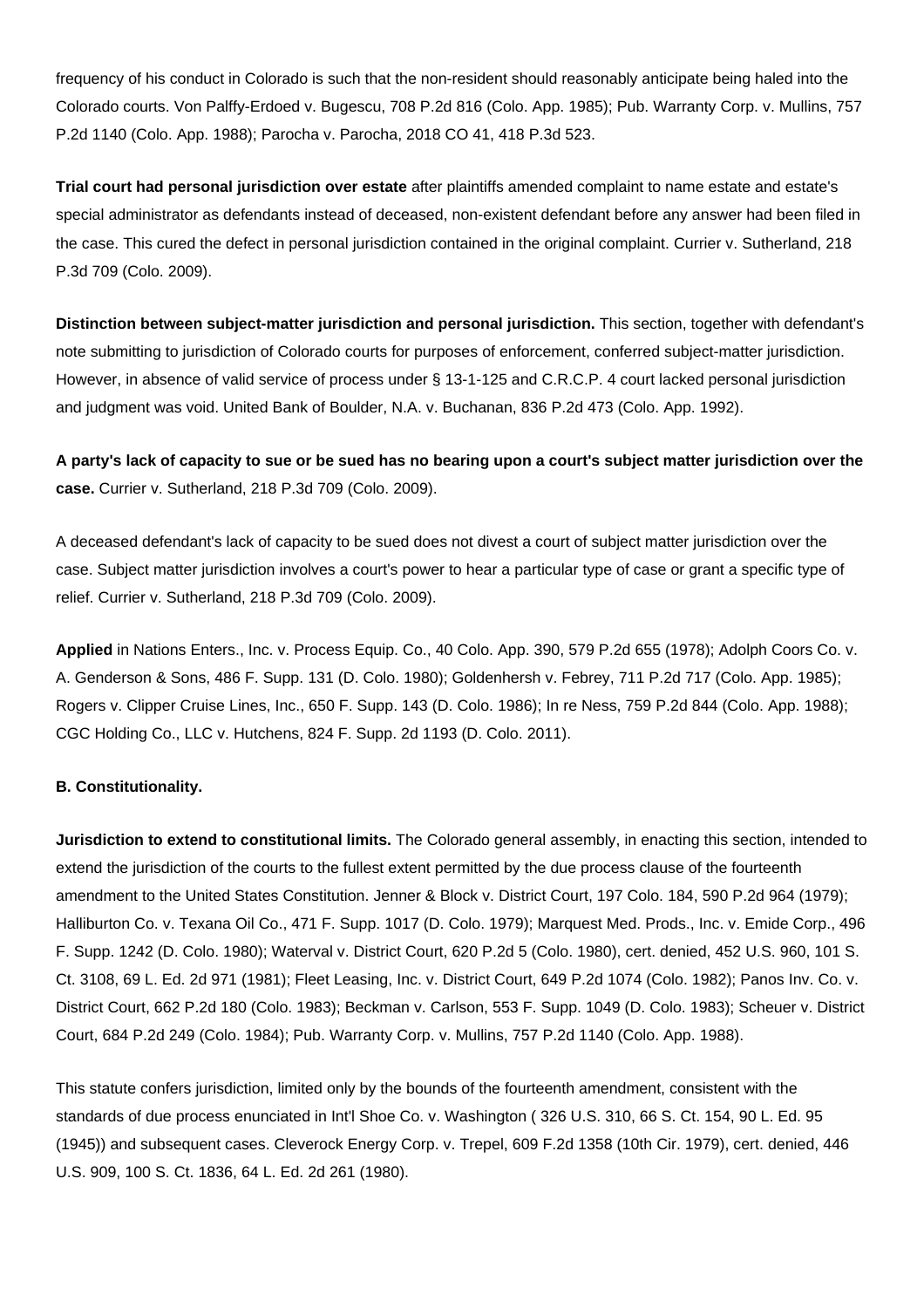The general assembly did not intend that this section be construed to permit jurisdiction to be asserted where to do so would violate due process of law. Le Manufacture Francaise Des Pneumatiques Michelin v. District Court, 620 P.2d 1040 (Colo. 1980).

**Constitutionality depends upon its application to the facts.** The constitutionality of any state long arm statute depends on the manner of its particular application to the facts presented. Circle A Drilling Co. v. Sheehan, 251 F. Supp. 242 (D. Colo. 1966).

**This section meets the due process test** of Int'l Shoe Co. v. Washington, i.e., that the activity of the defendant "establish sufficient contacts or ties with the state of the forum to make it reasonable and just according to our traditional conception of fair play and substantial justice to permit the state to enforce the obligation which appellant has incurred there". Zerr v. Norwood, 250 F. Supp. 1021 (D. Colo. 1966).

**It does not offend notions of fair play and substantial justice.** Due process requires only that in order to subject a defendant to a judgment in personam, if he is not present within the territory of the forum, he must have certain minimum contacts such that the maintenance of the suit does not offend traditional notions of fair play and substantial justice. White-Rodgers Co. v. District Court, 160 Colo. 491, 418 P.2d 527 (1966); Safari Outfitters, Inc. v. Superior Court, 167 Colo. 456, 448 P.2d 783 (1968); People ex rel. Jeffers v. Gibson, 181 Colo. 4, 508 P.2d 374 (1973).

**Quality and nature of activity must be considered in determining jurisdiction.** In order to assure fairness and justice, the trial court must look at the quality and nature of the defendant's activity in determining whether the assertion of jurisdiction complies with due process. Marquest Med. Prods., Inc. v. Emide Corp., 496 F. Supp. 1242 (D. Colo. 1980).

**The unilateral activity of those who claim some relationship with a nonresident defendant cannot satisfy** the requirement of contact with a forum state. It is essential in each case that there be some act by which the defendant purposefully avails itself of the privilege of conducting activities within the forum state, thus invoking the benefits and protections of its laws. Safari Outfitters, Inc. v. Superior Court, 167 Colo. 456, 448 P.2d 783 (1968).

**Convenience alone insufficient for judgment against nonresident.** Due process of law does not contemplate that a state may make a binding judgment in personam against a nonresident defendant merely out of considerations of convenience. Fleet Leasing, Inc. v. District Court, 649 P.2d 1074 (Colo. 1982).

**An assertion of personal jurisdiction over an out-of-state defendant** must satisfy both the requirements of the Colorado long-arm statute and the requirements of due process of law. Marquest Med. Prods., Inc. v. Daniel, McKee & Co., 791 P.2d 14 (Colo. App. 1990); Parocha v. Parocha, 2018 CO 41, 418 P.3d 523.

**Determination of jurisdiction involves a two-tiered inquiry.** Court must first determine whether the statute provides a basis for the exercise of jurisdiction, and then must consider whether exercise of jurisdiction would violate federal due process principles. Schocket v. Classic Auto Sales, Inc., 817 P.2d 561 (Colo. App. 1991), aff'd, 832 P.2d 233 (Colo. 1992).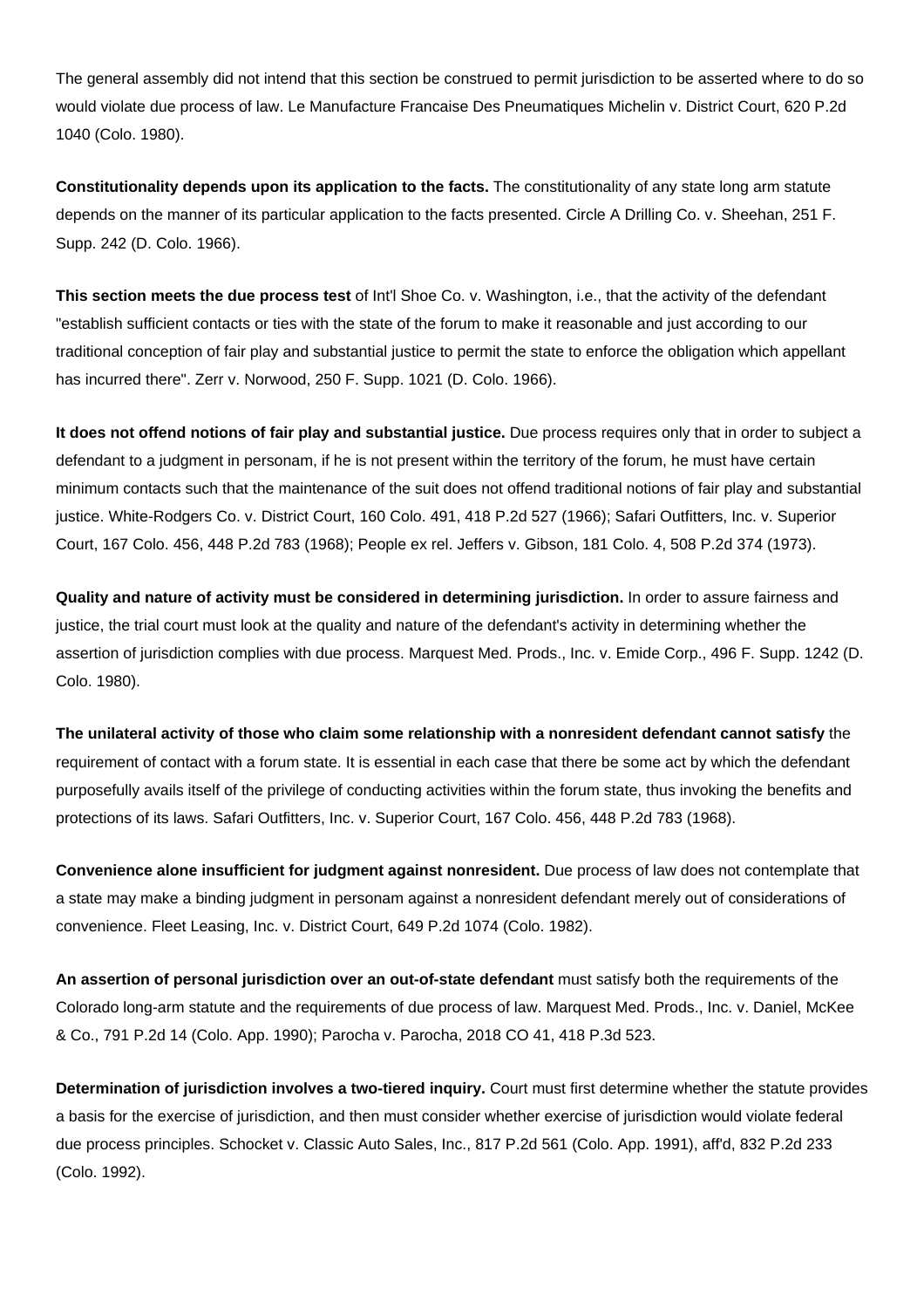#### **C. Procedure.**

**When evidentiary hearing appropriate.** In its discretion, a court may address a motion to dismiss for lack of personal jurisdiction on documentary evidence alone or by holding an evidentiary hearing. An evidentiary hearing may be appropriate when the proffered evidence is conflicting or when the plaintiff's affidavits are incredible. However, if the jurisdictional facts are inextricably intertwined with the merits of the case, caution is advised to avoid endangering the substantive right to a jury trial. Archangel Diamond Corp. v. Lukoil, 123 P.3d 1187 (Colo. 2005); Goettman v. N. Fork Valley Rest., 176 P.3d 60 (Colo. 2007).

**If the issue is to be resolved on documentary evidence alone, plaintiff needs only make a prima facie showing** of personal jurisdiction to defeat the motion to dismiss. Allegations in the complaint must be accepted as true to the extent they are not contradicted by defendant's competent evidence. Goettman v. N. Fork Valley Rest., 176 P.3d 60 (Colo. 2007).

**The court may not resolve disputed material issues of jurisdictional fact without a hearing.** Goettman v. N. Fork Valley Rest., 176 P.3d 60 (Colo. 2007).

**Purpose of inquiry** is to screen out cases in which personal jurisdiction is obviously lacking and those in which the jurisdictional challenge is patently bogus. Archangel Diamond Corp. v. Lukoil, 123 P.3d 1187 (Colo. 2005); Goettman v. N. Fork Valley Rest., 176 P.3d 60 (Colo. 2007).

### **II. TRANSACTING BUSINESS.**

#### **A. In General.**

**Law reviews.** For comment on White-Rodgers Co. v. District Court, appearing below, see 39 U. Colo. L. Rev. 443 (1967). For note, "Doing Business in Colorado for Foreign Corporations: Service of Process, Qualification, Taxation", see 49 Den. L.J. 529 (1973). For article, "Constitutional Law", which discusses a Tenth Circuit decision dealing with minimum contacts, see 64 Den. U. L. Rev. 209 (1987). For article, "Civil Procedure", which discusses Tenth Circuit decisions dealing with jurisdiction, see 65 Den. U. L. Rev. 405 (1988).

**No jurisdiction unless defendant "present" in state.** Unless the level of a defendant's activity is sufficient to make him "present" in the forum state, there is no jurisdiction where the cause of action is unrelated to the forum state activities. Automated Quill, Inc. v. Chernow, 455 F. Supp. 428 (D. Colo. 1978).

**Substantial connection rather than physical presence required.** Although it is not necessary that the defendant be physically present in the state for purposes of transacting business, there must be a substantial connection between the business transacted and the forum state. Weyrich v. Lively, 361 F. Supp. 1147 (D. Colo. 1973); Custom Vinyl Compounding v. Bushart & Assoc., 810 F. Supp. 285 (D. Colo. 1992).

**"Substantial contacts" with Colorado held not present.** Beckman v. Carlson, 553 F. Supp. 1049 (D. Colo. 1983); Vickery v. Amarillo Freightliner Sales, Inc., 695 P.2d 306 (Colo. App. 1984); Behagen v. Amateur Basketball Assn. of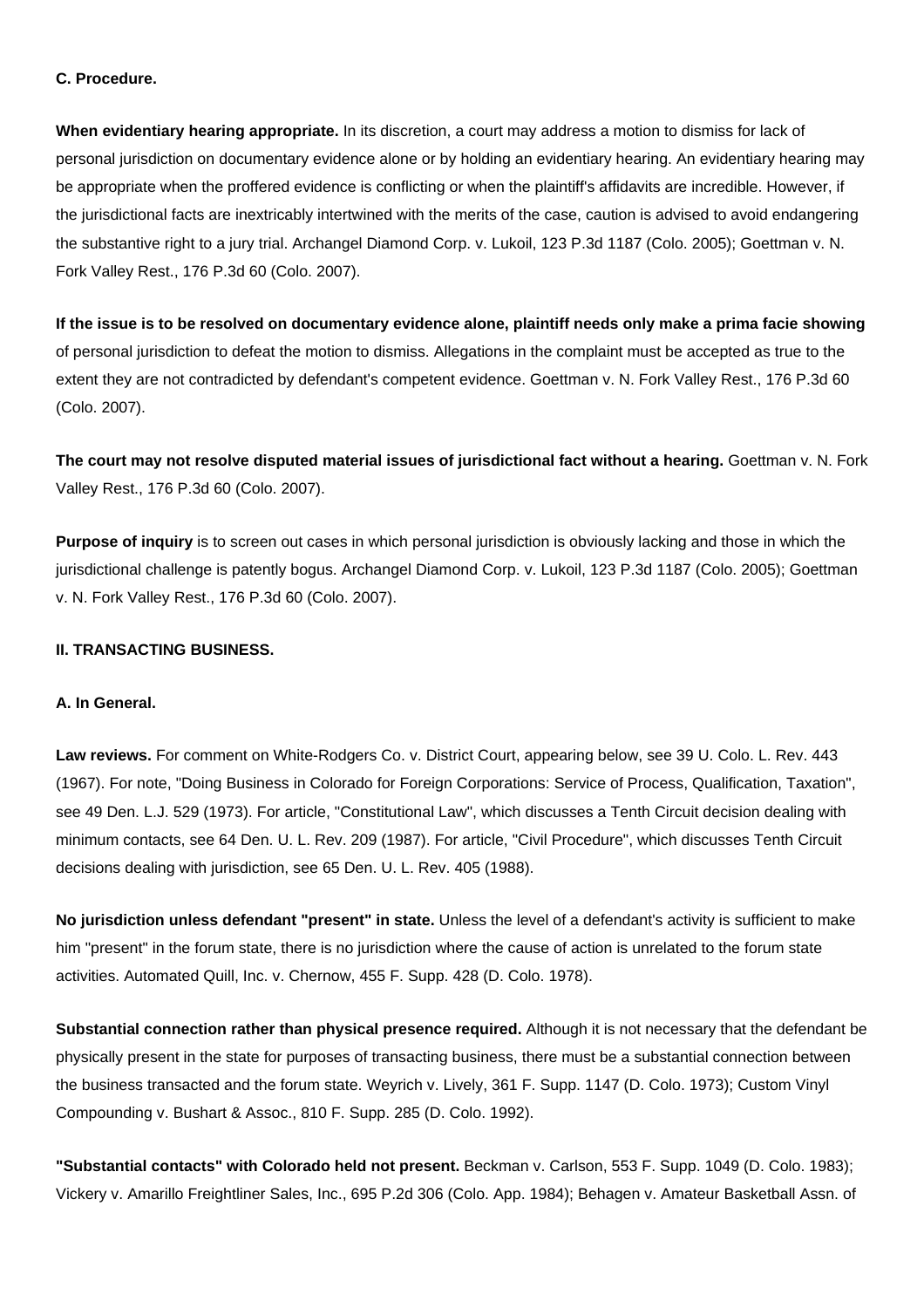U.S.A., 744 F.2d 731 (10th Cir. 1984), cert. denied, 471 U.S. 1010, 105 S. Ct. 1879, 85 L. Ed. 2d 171 (1985); Sands v. Victor Equip. Co., 616 F. Supp. 1532 (D. Colo. 1985); GCI 1985 -1 LTD. v. Murray Props. P'ship, 770 F. Supp. 585 (D. Colo. 1991).

## **B. Minimum Contacts Principle.**

**Law reviews.** For article, "A New Litany of Personal Jurisdiction", see 60 U. Colo. L. Rev. 5 (1989).

**This section codifies minimum contacts principles.** The question of when a state can obtain in personam jurisdiction over a nonresident by service of process outside the state is basically governed by the "minimum contacts" test enunciated in Int'l Shoe Co. v. Washington.

In order for the nonresident defendant to be subject to the state's personal jurisdiction, "he has certain minimum contacts with it such that the maintenance of the suit does not offend 'traditional notions of fair play and substantial justice". The Colorado "long arm" statute was designed to codify the "minimum contacts" principle. Lichina y. Futura, Inc., 260 F. Supp. 252 (D. Colo. 1966); Jenner & Block v. District Court, 197 Colo. 184, 590 P.2d 964 (1979); Premier Corp. v. Newsom, 620 F.2d 219 (10th Cir. 1980); Marquest Med. Prods., Inc. v. Emide Corp., 496 F. Supp. 1242 (D. Colo. 1980).

**Minimal contacts are necessary for the operation of this section.** Cox v. District Court, 160 Colo. 437, 417 P.2d 792 (1966).

**Minimal contacts are necessary to satisfy due process requirements.** It is clear that this section is based on certain minimum contacts which must satisfy requisites of due process in accord with the test of Int'l Shoe Co. v. Washington. Hydraulics Unlimited Mfg. Co. v. B/J Mfg. Co., 323 F. Supp. 996 (D. Colo.), aff'd, 449 F.2d 775 (10th Cir. 1971).

For jurisdiction to attach under subsection (1)(b), certain "minimum contacts" between the forum state and the defendant are necessary in order not to offend traditional notions of due process, fair play, and substantial justice. E.R. Callender Printing Co. v. District Court, 182 Colo. 25, 510 P.2d 889 (1973).

**The essential requirement of the "minimum contacts" rule is that** "the defendant purposefully avails itself of the privilege of conducting activities within the forum state, thus invoking the benefits and protections of its laws". Lichina v. Futura, Inc., 260 F. Supp. 252 (D. Colo. 1966).

**The minimum amount of contacts required to exercise personal jurisdiction depends on whether the plaintiff has alleged general or specific jurisdiction.** A court has general jurisdiction over a defendant if the defendant conducted continuous and systematic activities that are of a general business nature in the forum state. A court has specific jurisdiction over a defendant if the injuries triggering the litigation arise out of and are related to activities that are significant and purposefully directed by the defendant at the residents of the forum state. Found. for Knowledge in Dev. v. Interactive Design Consultants, 234 P.3d 673 (Colo. 2010).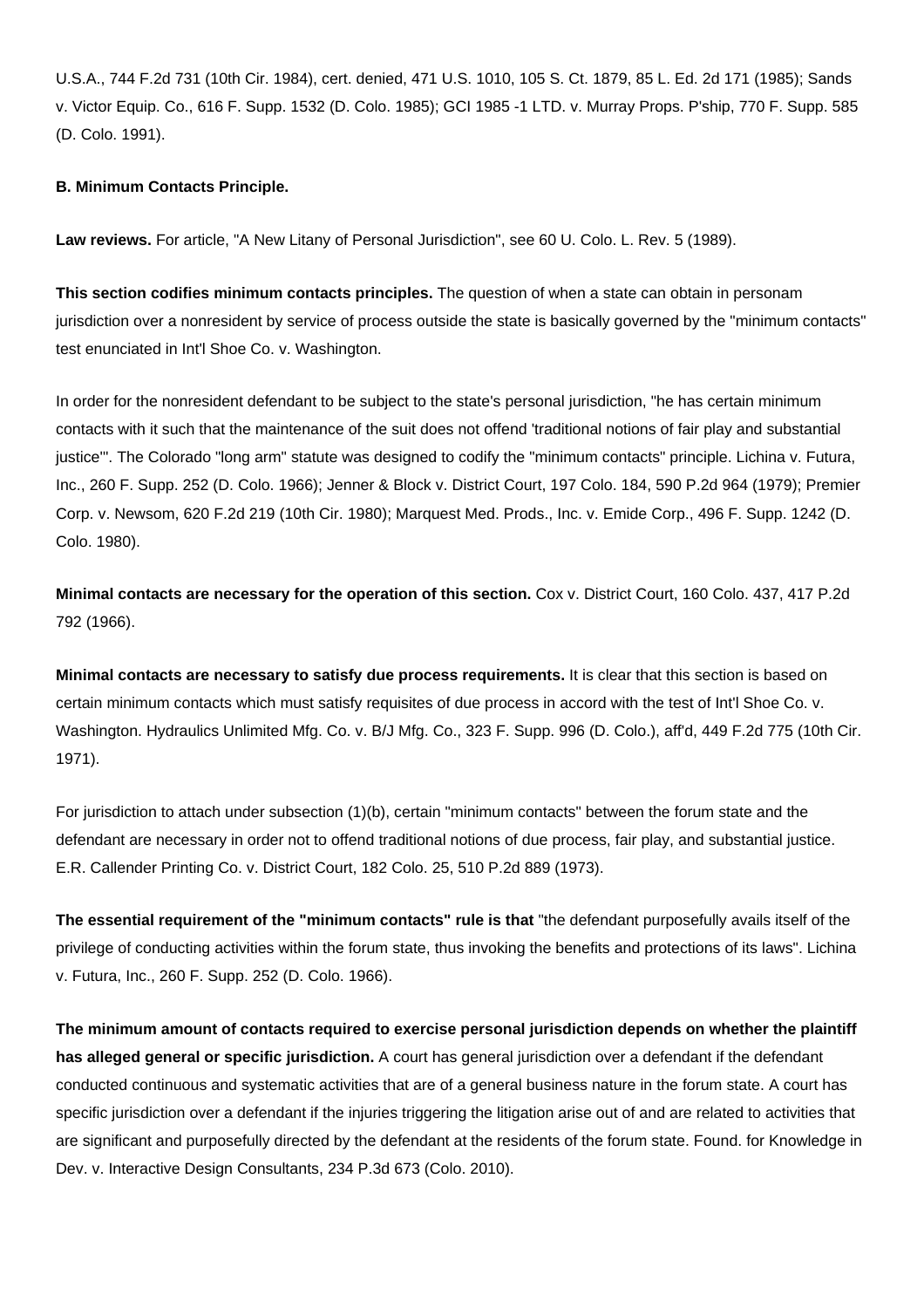**Test for determining if courts may exercise jurisdiction over a non-resident** is whether the exercise of extraterritorial jurisdiction is authorized by statute, and, if so, whether such exercise is consistent with constitutional requirements of due process. Vickery v. Amarillo Freightliner Sales, Inc., 695 P.2d 306 (Colo. App. 1984).

**The test to determine whether the exercise of personal jurisdiction over a nonresident defendant would offend traditional notions** of fair play and substantial justice requires that (1) the defendant must purposely avail himself of the privilege of acting in Colorado or of causing important consequences here; (2) the cause of action must arise from the consequences in Colorado of the defendant's activities; (3) the activities of the defendant or the consequences of those activities must have a substantial enough connection with Colorado to make the exercise of jurisdiction over the defendant reasonable. Duckworth v. M.M. Cole Publ'g Co., 38 Colo. App. 33, 552 P.2d 520 (1976); Automated Quill, Inc. v. Chernow, 455 F. Supp. 428 (D. Colo. 1978); Associated Inns & Restaurant Co. of Am. v. Dev. Assocs., 516 F. Supp. 1023 (D. Colo. 1981); H2O Eng'g, Inc. v. Leidy's, Inc., 799 P.2d 432 (Colo. App. 1990), rev'd on other grounds, 811 P.2d 38 (Colo. 1991); RAF Fin. v. Resurgens, 127 B.R. 458 (Bankr. D. Colo. 1991); Alameda Nat. Bank v. Kanchanapoom, 752 F. Supp. 367 (D. Colo. 1990); Plus Sys., Inc. v. New England Network, Inc., 804 F. Supp. 111 (D. Colo. 1992); F.D.I.C. v. First Interstate Bank of Denver, N.A., 937 F. Supp. 1461 (D. Colo. 1996); Gwynn v. Transcor Am., Inc., 26 F. Supp. 2d 1256 (D. Colo. 1998).

**Unfairness factor in determining sufficient contacts.** While fairness is not an affirmative basis for granting jurisdiction, unfairness may become a factor in determining whether certain contacts are sufficient. Cleverock Energy Corp. v. Trepel, 609 F.2d 1358 (10th Cir. 1979), cert. denied, 446 U.S. 909, 100 S. Ct. 1836, 64 L. Ed. 2d 261 (1980).

**Court does not adopt a "stream of commerce plus" approach.** The proper analysis is the stream of commerce test articulated in World-Wide Volkswagen Corp. v. Woodson, 444 U.S. 286, 100 S. Ct. 559, 62 L. Ed. 2d 490 (1980), and not the stream of commerce plus test. Under the stream of commerce theory, personal jurisdiction can be established if a defendant delivers its products into the stream of commerce with the expectation that they will be purchased by consumers in the forum state. But courts have split on the proper approach to this theory, particularly on the issue of an added requirement that a plaintiff must prove additional conduct of a defendant beyond placing a product into the stream of commerce. Justice Breyer's concurrence in J. McIntyre Machinery, Ltd. v. Nicastro, 564 U.S. 873, 131 S. Ct. 2780, 180 L. Ed. 2d 765 (2011), and Justice Brennan's concurrence in Asahi Metal Industry Co. v. Superior Court, 480 U.S. 102, 107 S. Ct. 1026, 94 L. Ed. 2d 92 (1987), are controlling and together hold that World-Wide Volkswagen remains the prevailing decision articulating the stream of commerce theory. Boustred v. Align Corp. Ltd., 2016 COA 67, 410 P.3d 640, aff'd, 2017 CO 103, 421 P.3d 163.

**Court applied the U.S. supreme court stream of commerce plus test articulated in Asahi Metal Indus. Co. v. Superior Court to conclude minimum contacts established.** Etchieson v. Cent. Purchasing LLC, 232 P.3d 301 (Colo. App. 2010).

**Each case must be decided on its own facts.** On the question of "doing business" every case must be decided solely on its own facts. The complete test is one of total impact. The corporation must have certain minimum contacts with the state such that the maintenance of the suit does not offend traditional notions of fair play and substantial justice. Elliot v. Edwards Eng'g Corp., 257 F. Supp. 537 (D. Colo. 1965).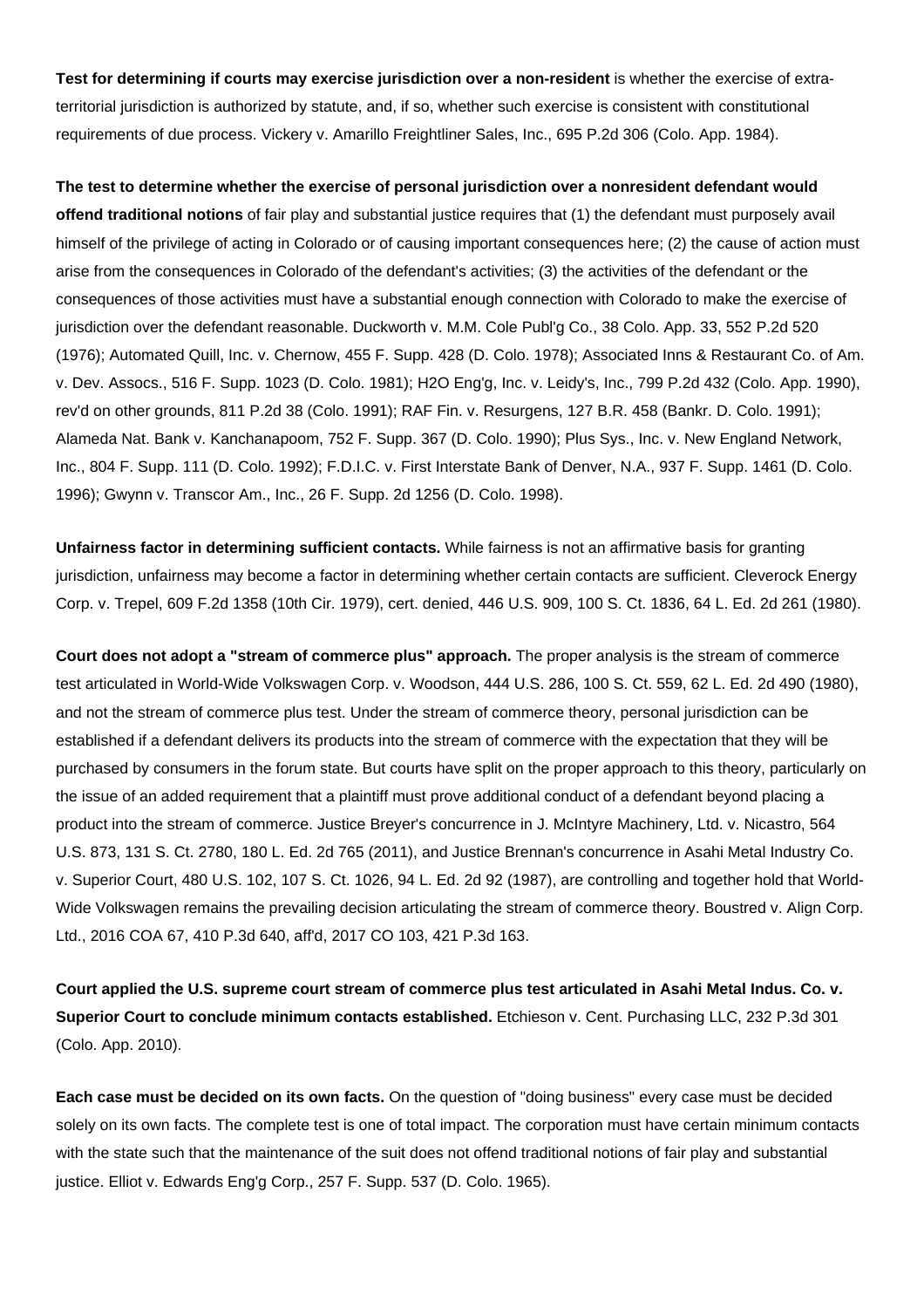Whether in a particular case a nonresident defendant, who is served outside the forum state, has sufficient minimum contacts with the forum state to warrant the latter in exercising in personam jurisdiction over the person of such nonresident necessarily depends on the facts of the case at hand. Premier Corp. v. Newsom, 620 F.2d 219 (10th Cir. 1980).

**Even single contact is sufficient to sustain jurisdiction where** the cause of action arose out of that contact. Marquest Med. Prods., Inc. v. Emide Corp., 496 F. Supp. 1242 (D. Colo. 1980).

**Single act does not uniformly result in the exercise of jurisdiction** when that act is not substantial enough to make the defendant "present". Trans-Continent Refrigerator Co. v. A Little Bit of Swed., Inc., 658 P.2d 271 (Colo. App. 1982).

**One meeting constituting sole contact insufficient.** Where the only contact the defendant had with Colorado was an initial meeting with the plaintiff, this one meeting did not constitute the minimum contacts requirement. Weyrich v. Lively, 361 F. Supp. 1147 (D. Colo. 1973).

**Quantity of contact cannot be measured by dollar value alone.** Marquest Med. Prods., Inc. v. Emide Corp., 496 F. Supp. 1242 (D. Colo. 1980).

**No minimal contact if cause arose outside state and no control over representative.** Plaintiff's claim did not arise out of any dealing the company had in Colorado. This important factor, combined with almost a complete absence of control over representative, requires that the motion to quash the summons be granted. Elliott v. Edwards Eng'g Corp., 257 F. Supp. 537 (D. Colo. 1965).

**The unilateral activity of those who claim some relationship with a nonresident** defendant cannot satisfy the requirement of contact with the forum state. Circle A Drilling Co. v. Sheehan, 251 F. Supp. 242 (D. Colo. 1966); Knight v. District Court, 162 Colo. 14, 424 P.2d 110 (1967).

**The mere existence of a contract executed by a Colorado resident, is not sufficient** to confer personal jurisdiction over an absent nonresident defendant. To hold otherwise would offend traditional notions of fair play and substantial justice. Hydraulics Unlimited Mfg. Co. v. B/J Mfg. Co., 323 F. Supp. 996 (D. Colo.), aff'd, 449 F.2d 775 (10th Cir. 1971).

**Nonresident attorney's relationship with client provided sufficient connection for jurisdiction.** A professional relationship of substantial duration and a client's claimed reliance upon her nonresident attorney's advice with respect to the client's financial interests, the attorney's failure to communicate with the client or to take any action in regard to the client's interests may be productive of adverse consequences to the client in this state so as to provide a sufficient connection and render reasonable the exercise of in personam jurisdiction over the nonresident. Waterval v. District Court, 620 P.2d 5 (Colo. 1980), cert. denied, 452 U.S. 960, 101 S. Ct. 3108, 69 L. Ed. 2d 971 (1981); Keefe v. Kirschenbaum & Kirschenbaum, P.C., 40 P.3d 1267 (Colo. 2002).

Agreement by nonresident defendant attorney to represent a Colorado corporation and the attorney's subsequent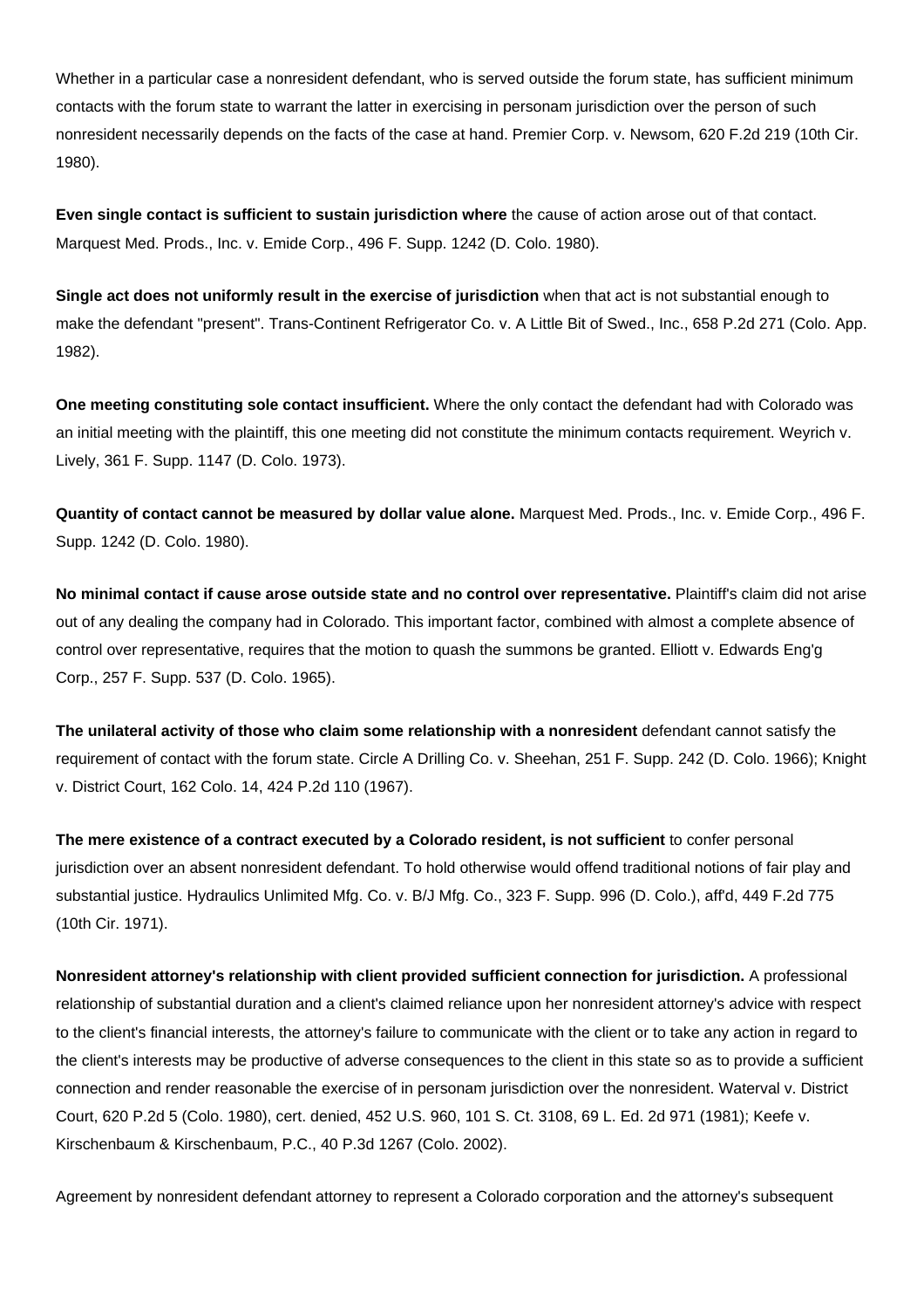conduct were acts by which the defendant purposefully availed himself of the privilege of conducting activities in Colorado and thus was reasonably subject to Colorado's long arm statute jurisdiction. Scheuer v. District Court, 684 P.2d 249 (Colo. 1984).

**Sales promotion and distribution channels reveal minimal contacts.** The affidavit does reveal "minimal contact" in Colorado as required by due process because it clearly reflects that defendant set up channels of sales promotion and distribution in Colorado for the purpose of selling its products in Colorado. Vandermee v. District Court, 164 Colo. 117, 433 P.2d 335 (1967).

Manufacturer's promotional activities and solicitation of customers while in Colorado, together with actual sales, was sufficient to invoke long-arm jurisdiction. Marquest Med. Prods., Inc. v. Emide Corp., 496 F. Supp. 1242 (D. Colo. 1980).

**Violation of the Colorado Securities Act constitutes the "transaction of business" in Colorado** for purposes of this section, as stated in § 11-51-706. Rome v. Reyes, 2017 COA 84, 401 P.3d 75.

**Contacts were sufficient to find jurisdiction over manufacturer of medical syringe.** Marquest Med. Prods., Inc. v. Emide Corp., 496 F. Supp. 1242 (D. Colo. 1980).

**Contacts found insufficient where sale took place outside of Colorado and issues of tort concerned creation of contract and terms.** Vickery v. Amarillo Freightliner Sales, Inc., 695 P.2d 306 (Colo. App. 1984).

**Jurisdiction not proper.** Jurisdiction is not proper merely because the defendants received a check drawn on a Colorado bank or because the defendants wrote several letters regarding the contract to the plaintiff in Colorado. Ruggieri v. Gen. Well Serv., Inc., 535 F. Supp. 525 (D. Colo. 1982).

Jurisdiction is not proper in Colorado merely because one of the parties to a contract is a Colorado resident. Ruggieri v. Gen. Well Serv., Inc., 535 F. Supp. 525 (D. Colo. 1982); SGI Air Holdings II LLC v. Novartis Int'l, AG, 192 F. Supp. 2d 1195 (D. Colo. 2002).

**Minimum contacts sufficient.** In executing a contract of guarantee in another state of payment of rent and performance of lease covenants, where petitioner induced lessors to furnish their consent for the assignment of a lease of Colorado real property, the facts amply justify long-arm jurisdiction over the person of petitioner. Giger v. District Court, 189 Colo. 305, 540 P.2d 329 (1975).

An out-of-state bank, which issued letter of credit in connection with Colorado real estate transaction, inducing reliance by purchaser's agent, had sufficient connection with Colorado to permit exercise of jurisdiction under this section in agent's action against bank for consequences resulting from cancellation of letter. Van Schaack & Co. v. District Court, 189 Colo. 145, 538 P.2d 425 (1975).

Nonresident publishing company had sufficient contacts with the state of Colorado for the assumption of in personam jurisdiction where it initiated the contract with the plaintiff at his residence in Colorado and solicited the resultant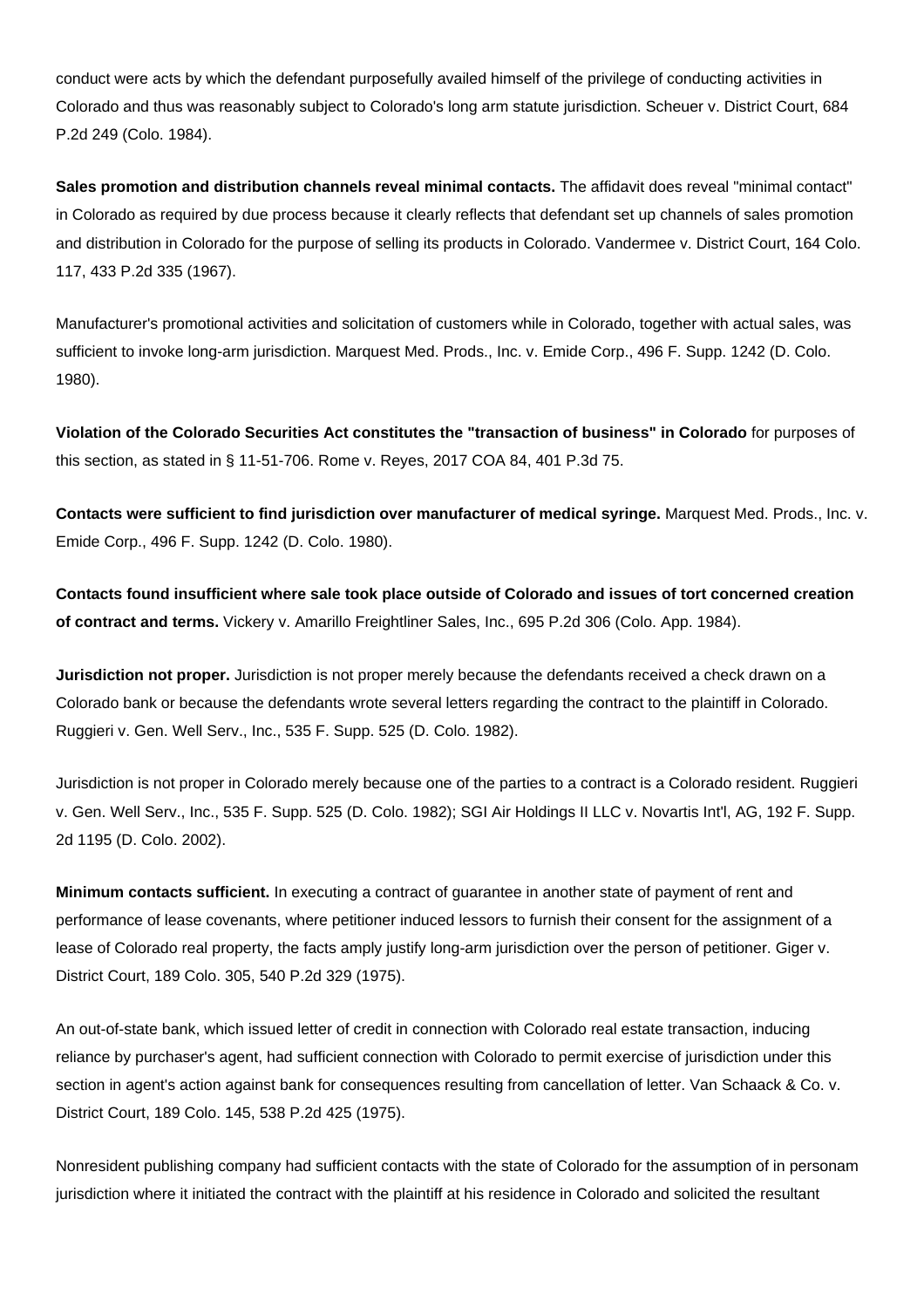contract, and the parties intended the plaintiff prepare the manuscripts at home in Colorado and submit them to the company's offices in Chicago for publication. Duckworth v. M.M. Cole Publ'g Co., 38 Colo. App. 33, 552 P.2d 520 (1976).

Where a New York resident contracted to have brochures mailed throughout the United States, including Colorado, and where said New York resident opened a checking account in Colorado to receive the money generated by the mailing, there were sufficient contacts to allow in personam jurisdiction by Colorado courts. At Home Magazine v. District Court, 194 Colo. 331, 572 P.2d 476 (1977).

It is not unreasonable to subject a guarantor to the jurisdiction of courts in the very state where an obligation is specifically payable when the makers fail to perform their obligations and the guarantee becomes operable. Panos Inv. Co. v. District Court, 662 P.2d 180 (Colo. 1983).

Negotiating and signing an agreement in this state to personally guarantee a portion of a corporation's debts constitutes sufficient contacts for a court of this state to exercise personal jurisdiction over such a person. Mr. Steak, Inc. v. District Court, 194 Colo. 519, 574 P.2d 95 (1978).

Execution of promissory notes, given in conjunction with and as part and parcel of the contract for purchase of Colorado real property, constituted sufficient acts to meet the minimum contacts test. Brownlow v. Aman, 740 F.2d 1476 (10th Cir. 1984).

Where president of defendant corporation came to Colorado and, in the course of various business negotiations, orally agreed to the terms of an oil development contract under which the defendant corporation was obligated to send payment to plaintiff corporation in Colorado for the performance of supervisory and managerial functions under the contract and defendant corporation reasonably could have anticipated that plaintiff corporation's duties under the contract would be largely performed at their headquarters in Colorado, defendant corporation had sufficient contacts with Colorado to meet the test of due process. Cleverock Energy Corp. v. Trepel, 609 F.2d 1358 (10th Cir. 1979), cert. denied, 446 U.S. 909, 100 S. Ct. 1836, 64 L. Ed. 2d 261 (1980).

Communication with buyer, acceptance of payments, and attempted repossession in Colorado by agent constitute minimum contacts for personal jurisdiction. Von Palffy-Erdoed v. Bugescu, 708 P.2d 816 (Colo. App. 1985).

Phone calls, letters, facsimiles, and e-mails in addition to a contract, although unsigned, provide evidence that foreign defendant pursued a continuing business relationship sufficient to meet the minimum contacts requirement. AST Sports Science, Inc. v. CLF Distribution Ltd., 514 F.3d 1054 (10th Cir. 2008).

**For other examples of satisfaction of minimum contacts requirements,** see Lichina v. Futura, Inc., 260 F. Supp. 252 (D. Colo. 1966).

**Contact with Colorado through actions of agent may be sufficient to bring defendant within jurisdiction.** H2O Eng'g, Inc. v. Leidy's, Inc., 799 P.2d 432 (Colo. App. 1990), rev'd on other grounds, 811 P.2d 38 (Colo. 1991).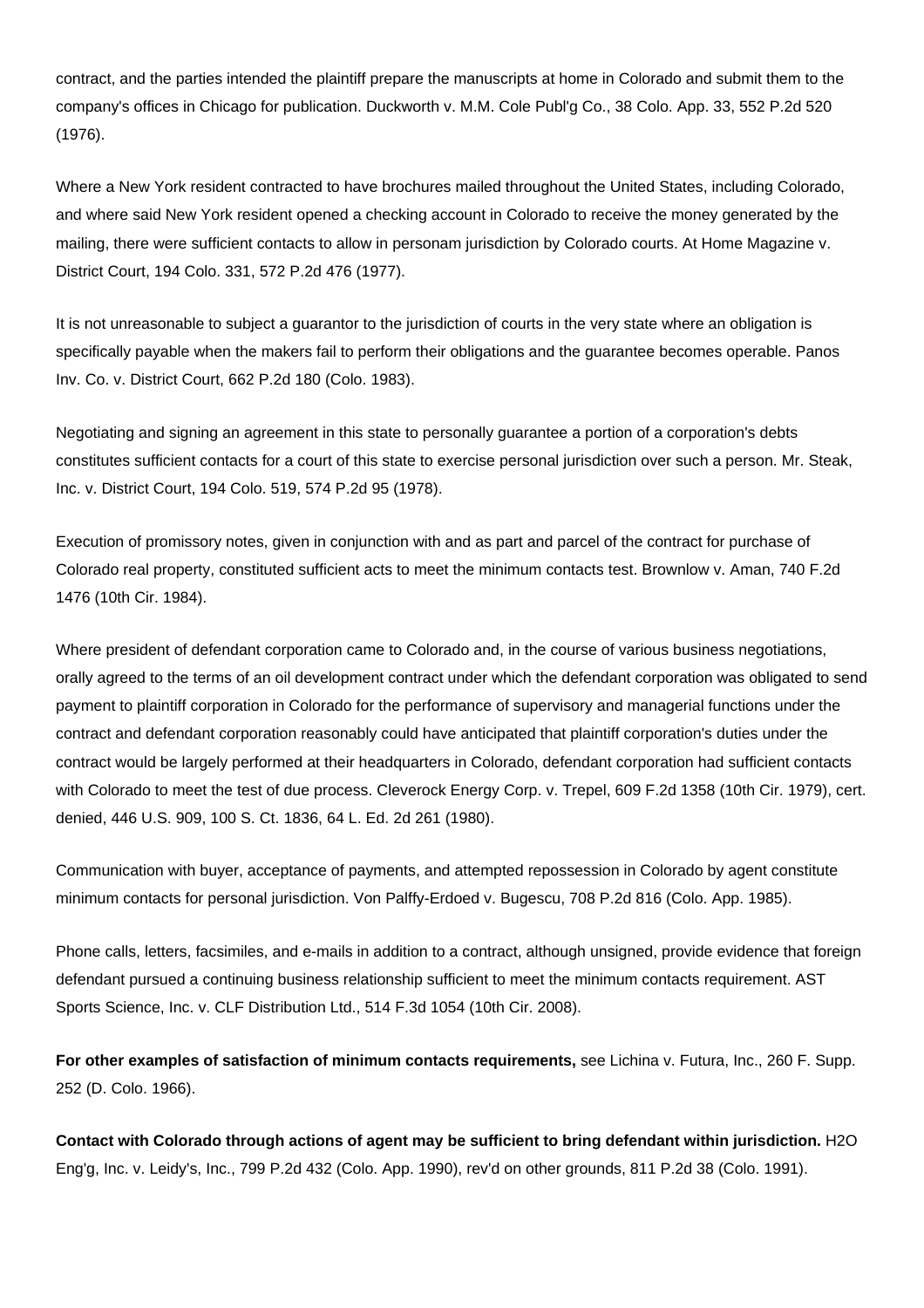**Minimum contacts insufficient.** Requisite minimum contacts did not exist as between foreign manufacturer and Colorado. Ferrari, S.p.A. SEFAC v. District Court, 185 Colo. 136, 522 P.2d 105 (1974), overruled in part in Classic Auto Sales, Inc. v. Schocket, 832 P.2d 233 (Colo. 1992).

Where corporate buyer's only contact with Colorado was to place an order in Kansas City for the purchase of goods and merchandise from a Colorado seller, the minimum contacts necessary to satisfy the requirements of due process are absent, and, therefore, in personam jurisdiction over the corporate buyer cannot be obtained by means of the long-arm statute. E.R. Callender Printing Co. v. District Court, 185 Colo. 25, 510 P.2d 889 (1973).

Execution, in California, of contract executed in Colorado by another, by guarantor, who was California resident, does not provide that quantum of minimum contact with Colorado such that the maintenance of a suit against the guarantor to recover on the contract would not offend traditional notions of due process. D.E.B. Adjustment Co. v. Dillard, 32 Colo. App. 184, 508 P.2d 420 (1973).

The mere planting of fish in Utah, which fish "entered" Colorado and caused injury, did not constitute sufficient contacts with Colorado to subject those planting the fish to personal jurisdiction in Colorado. Colo. River Water Conservation v. Andrus, 476 F. Supp. 966 (D. Colo. 1979).

Where an out-of-state bank's only connection to Colorado was its probable knowledge that the letter of credit it issued was going to be used in the sale of Colorado property to a Colorado corporation, this slight connection does not meet the "minimum contacts" standard, and the assertion of jurisdiction in a Colorado forum violates the out-of-state bank's right to due process. Leney v. Plum Grove Bank, 670 F.2d 878 (10th Cir. 1982).

Since British asbestos manufacturer did not distribute or market its product in Colorado, there was not sufficient contact between the manufacturer and Colorado to establish personal jurisdiction. Ward v. Armstrong World Indus., Inc., 677 F. Supp. 1092 (D. Colo. 1988).

Individuals who transported an inmate from Oregon to Colorado under a contract for extradition transportation between their employer and the Colorado department of corrections availed themselves of the privilege of acting in Colorado, committed tortious acts in Colorado, and caused important consequences in Colorado, making the exercise of jurisdiction over them reasonable, where one individual allegedly sexually assaulted the inmate and the other failed to report the assaults. Gwynn v. Transcor Am., Inc., 26 F. Supp. 2d 1256 (D. Colo. 1998).

**Alleged patent infringer's activities in Colorado were too tenuous to establish that it purposely availed itself of the forum.** Although the company advertised its product in national magazines that reach Colorado, no evidence was presented demonstrating that the company made deliberative efforts, either direct or indirect, to serve the Colorado market. The fact that the advertisements resulted in telephone inquiries about the product was insufficient to establish that the company took advantage of the Colorado market or its laws. Also, no sales of the product occurred in Colorado. Therefore, the company did not have sufficient contact with the state to justify the exercise of personal jurisdiction. Dart Intern., Inc. v. Interactive Target Sys., 877 F. Supp. 541 (D. Colo. 1995).

**Defendant lacks sufficient contacts with Colorado for Colorado courts to exercise jurisdiction** over defendant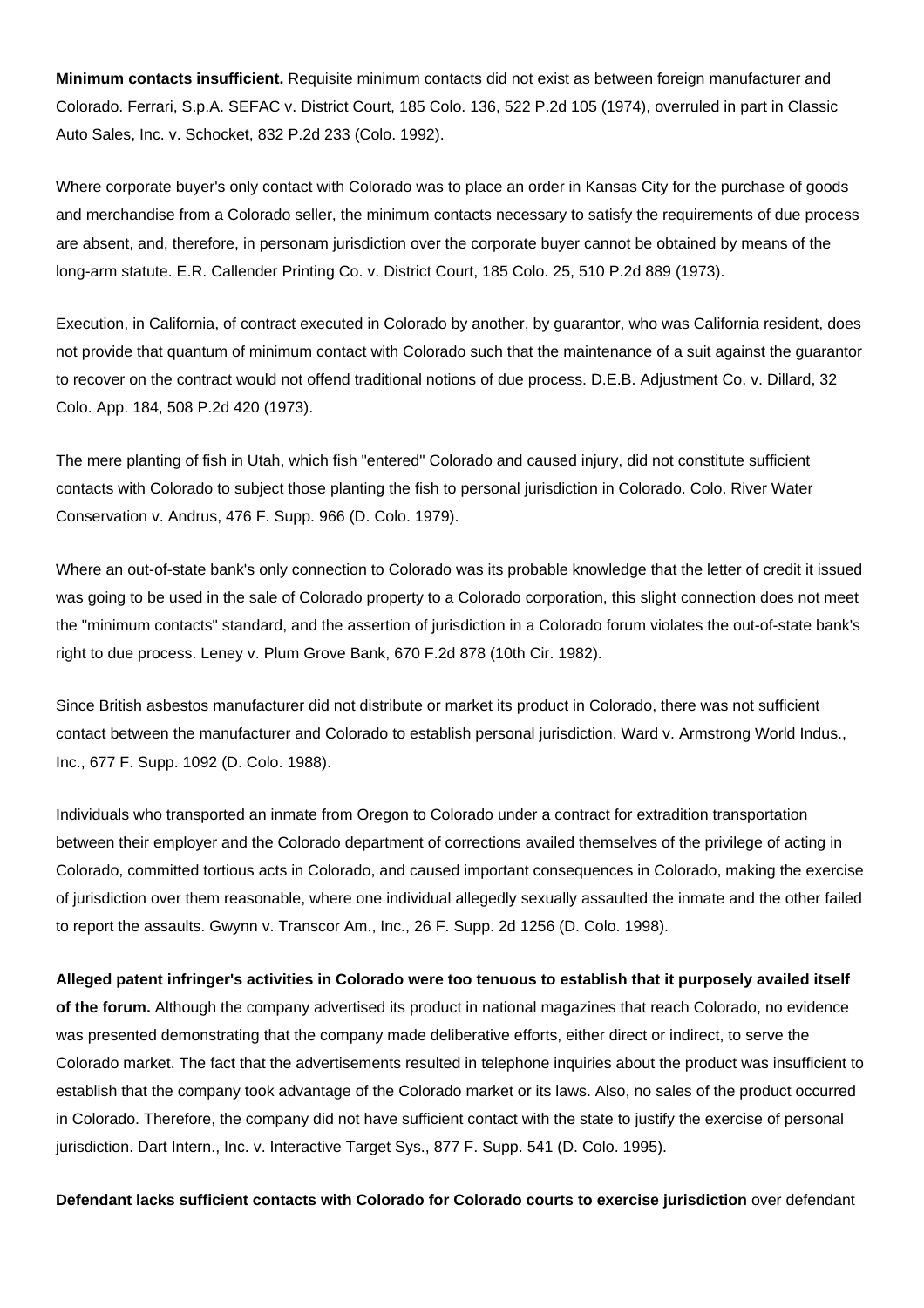where contracts regarding purchase of defendant's interest were signed out of state, defendant did not travel to Colorado regarding the purchase or the interest, and did not conduct any business in Colorado. Sender v. Powell, 902 P.2d 947 (Colo. App. 1995).

**Activities of the partnership satisfy the minimum-contacts test as to individual partners.** Through the instrumentality of the partnership, individual partners purposely availed themselves of the privilege of conducting business activities and invoked the benefits and protections of the law. Intercontinental Leasing, Inc. v. Anderson, 410 F.2d 303 (10th Cir. 1969); Resolution Trust Corp. v. Deloitte & Touche, 822 F. Supp. 1512 (D. Colo. 1993).

**Where damaged product was brought into Colorado by purchaser from another state, and defendant's only contact amounted to less than one-half of one percent of annual sales, (which did not include this particular damaged item), there was not sufficient business contact to warrant exercise of personal jurisdiction.** Day v. Snowmass Stables, Inc., 810 F. Supp. 289 (D. Colo. 1993).

**Rigid "last event" test rejected.** While appropriate in conflict-of-laws analysis, for purposes of application of longarm statute it is not flexible enough to give Colorado courts jurisdiction to the fullest extent permitted by the due process clause. Classic Auto Sales, Inc. v. Schocket, 832 P.2d 233 (Colo. 1992).

#### **C. What Constitutes Transacting Business.**

**What constitutes doing business is a matter of state law.** So long as the dictates of federal due process are met, what constitutes doing business within a state is a matter of state law. White-Rodgers Co. v. District Court, 160 Colo. 491, 418 P.2d 527 (1966).

**Whether claim arose out of business transacted in Colorado is a factor.** While whether a claim arose out of business done in this state is one factor that may be considered, the supreme court has, in promulgating state law on this subject, clearly indicated that this is not necessarily the controlling element in determining whether the corporation has sufficient contacts in this state to subject it to the jurisdiction of the courts of this state when service is made within the state. White-Rodgers Co. v. District Court, 160 Colo. 491, 418 P.2d 527 (1966).

**Transaction of business test is a case by case determination.** The standards for considering whether or not jurisdiction attaches under the statute on the basis of transaction of business within the state are those of a case by case analysis considering, among other things, regular and systematic activity, continuity of contacts, promotion and utilization of channels of interstate commerce, benefits and protections afforded by the state, casualness of presence, and an estimate of inconveniences. People ex rel. Jeffers v. Gibson, 181 Colo. 4, 508 P.2d 374 (1973).

**Ongoing and continuous business relationship.** Where defendants actively solicited plaintiff's business in Colorado and had an ongoing and continuous business relationship for a period of close to two years, defendants have purposely availed themselves of the privilege of conducting business in Colorado. Combs Airways, Inc. v. Trans-Air Supply Co., 560 F. Supp. 865 (D. Colo. 1983).

**Execution of contract within state.** If a nonresident comes to Colorado and, within the boundaries of this state,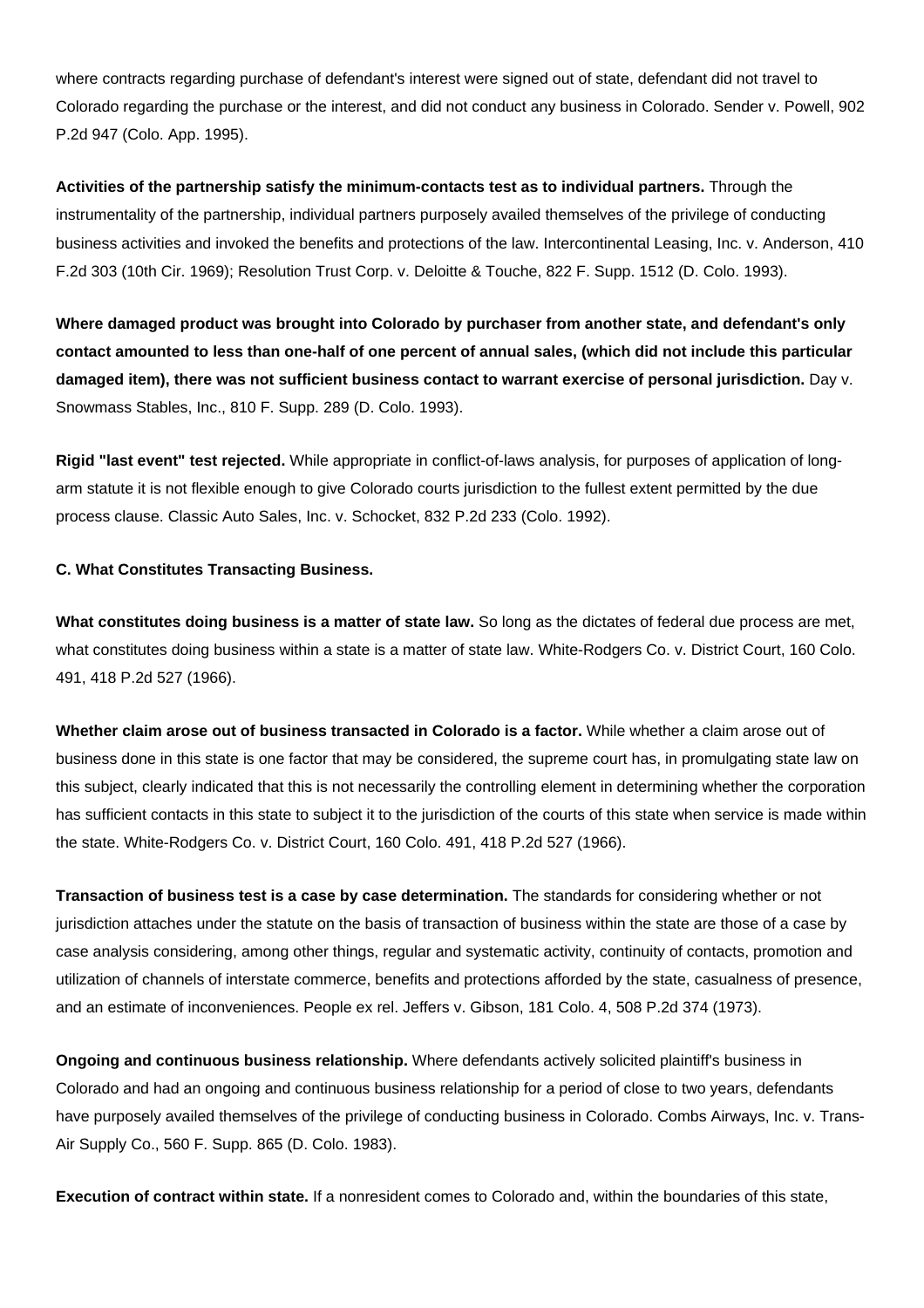executes a contract and receives earnest money, the defendant is within the purview of the Colorado long arm statute, and it does not offend traditional notions of fair play to require the defendant to appear in a federal district court in Colorado when a dispute arises over the return of the earnest money. East Vail Townhomes, Inc. v. Eurasian Dev. D.A., Inc., 716 F.2d 1346 (10th Cir. 1983).

**Contract negotiations, plus Colorado is place of "entering into", are sufficient.** Where negotiations leading to the contract upon which this action is brought were conducted in Colorado, and the contract itself provided that Colorado is the place of "entering into" the agreement, nondomiciliary defendant's contracts were constitutionally sufficient to support service under long arm statute. Clinic Masters, Inc. v. McCollar, 269 F. Supp. 395 (D. Colo. 1967).

**Even though the "last act", such as the signing of a contract, may have occurred outside** the geographical confines of the forum state, nevertheless, the statutory test of a claim arising out of the transaction of any business within the state may still be met by the showing of other "purposeful acts", performed within the forum state by the defendant in relation to the contract, even though such acts were preliminary, or even subsequent, to the execution of the contract itself. Knight v. District Court, 162 Colo. 14, 424 P.2d 110 (1967); Classic Auto Sales, Inc. v. Schocket, 832 P.2d 233 (Colo. 1992).

**Contract for the transport of inmates from other states to Colorado constitutes the transaction of business** within the state and establishes the general jurisdiction requirement that contacts with the forum state are systematic and continuous. Gwynn v. Transcor Am., Inc., 26 F. Supp. 2d 1256 (D. Colo. 1998).

**Activity in furtherance of a contract is sufficient to give the court long arm jurisdiction.** If the defendant purposefully avails himself of the privilege of conducting business in the forum state, this is enough to give the court jurisdiction. It is not even necessary that defendant or his agent be physically present in the state for the purpose of transacting business. Colorado-Florida Living, Inc. v. Deltona Corp., 338 F. Supp. 880 (D. Colo. 1972).

**A conditional sales interest indicates business transaction.** The fact that defendant retained a conditional sale interest and could have enforced its right to repossess the ski lift in the Colorado courts was a sufficient contact. Defendant was enjoying the benefits and protections of Colorado law, and was willing to service the lift. This is a further indication of the continuing nature of the defendant's business transactions in Colorado. Lichina v. Futura, Inc., 260 F. Supp. 252 (D. Colo. 1966).

**Contract negotiations by mail do not constitute transacting business.** Major negotiations and execution of the agreement were conducted by an exchange of correspondence and documents between the parties or their representatives in Kansas and Colorado respectively. None of the crucial steps took place wholly within the state of Colorado. Plaintiff's contention that a one-day trip to Colorado and defendants' tour of its plant in Eaton, Colorado, are sufficient business contacts to confer in personam jurisdiction on this court is erroneous. Since neither defendant came to Colorado to "sell" plaintiff a license agreement and since no negotiations were conducted here, their obvious purpose was not to avail themselves of the privilege of conducting business here. In these circumstances, the minimum contacts necessary for an exercise of personal jurisdiction do not exist. Hydraulics Unlimited Mfg. Co. v. B/J Mfg. Co., 323 F. Supp. 996 (D. Colo.), aff'd, 449 F.2d 775 (10th Cir. 1971).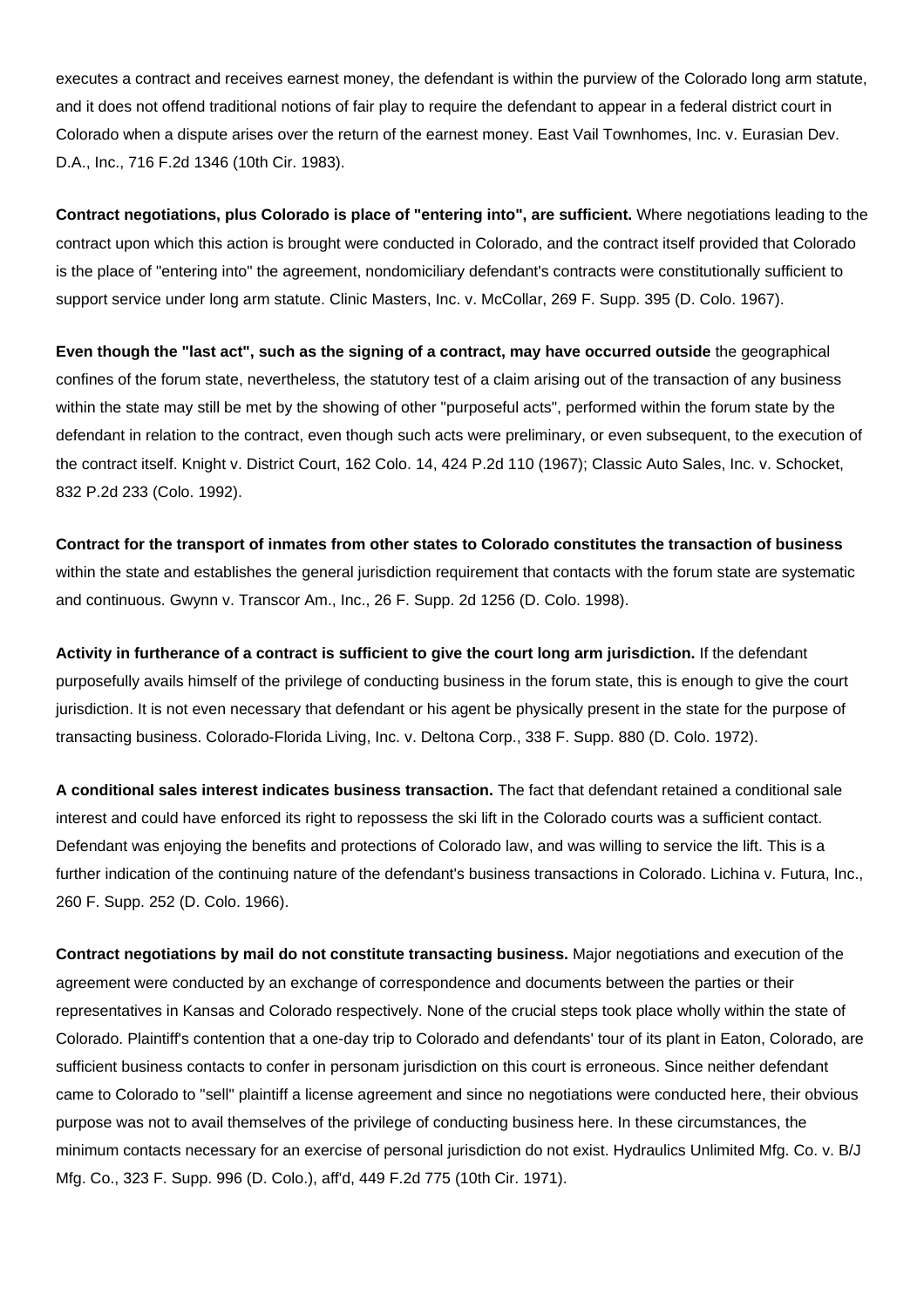**Defendants' mere execution of a contract with plaintiff,** a Colorado corporation, did not constitute doing business in Colorado for purposes of this section. New Frontier Media, Inc. v. Freeman, 85 P.3d 611 (Colo. App. 2003).

**Phone conversations and in-state negotiations deemed "doing business".** Where the transaction forming the basis of the action was shaped by negotiations in Denver between defendant A and plaintiff as well as telephone conversations between defendant A in Colorado and defendant B in Texas and where an agreement to execute a note and personal guaranties was entered into in Colorado, by having engaged in these telephone conversations, defendant B transacted business within Colorado and caused important business consequences in this state, within the test set forth by the Colorado Supreme Court in Van Schaack & Co. v. District Court, 189 Colo. 145, 538 P.2d 425 (1975), sufficient and substantial enough so that the assertion of personal jurisdiction was both fair and reasonable. Halliburton Co. v. Texana Oil Co., 471 F. Supp. 1017 (D. Colo. 1979).

**Plaintiff established prima facie case of specific jurisdiction over defendant under subsection (1)(a)** by alleging that defendant came to Colorado to talk about forming a joint venture with plaintiff involving use of plaintiff's trade secrets and that the parties agreed to such joint venture during these meetings. Gognat v. Ellsworth, 224 P.3d 1039 (Colo. App. 2009), aff'd on other grounds, 259 P.3d 497 (Colo. 2011).

**Subjecting defendant to the jurisdiction of Colorado courts is consistent with due process since defendant purposefully availed himself of the privilege of conducting activities in Colorado.** Defendant allegedly negotiated and entered into a joint venture while in Colorado with a Colorado resident and regularly communicated with that resident about the joint venture while in Colorado and by telephone and email. Gognat v. Ellsworth, 224 P.3d 1039 (Colo. App. 2009), aff'd on other grounds, 259 P.3d 497 (Colo. 2011).

**The asserted sale of goods by the defendants in Colorado is too speculative** to provide the requisite jurisdictional contacts since solicitations were made from Kansas and since the defendants maintain no sales or service personnel here. There has been no showing of the volume or extent of the defendants' sales or the relation of those sales to the license agreement. For personal jurisdiction purposes, the quality and nature of that activity is too indirect and remote from the license agreement upon which plaintiff has brought suit. Hydraulics Unlimited Mfg. Co. v. B/J Mfg. Co., 323 F. Supp. 996 (D. Colo.), aff'd, 449 F.2d 775 (10th Cir. 1971).

**An out-of-state seller whose agents never enter Colorado is not subject to long arm jurisdiction.** If an out-ofstate milk handler has no outlets in Colorado, none of his employees come into the state, and the handler is divested of ownership of the milk before it enters Colorado, then the handler is not doing business in Colorado and the Colorado courts do not have jurisdiction over the handler under the Colorado long arm statute and do not have authority to grant injunctions against him under the Colorado marketing act. People ex rel. Jeffers v. Gibson, 181 Colo. 4, 508 P.2d 374 (1973).

**Corporate visit plus sending sales materials is a transaction of business.** The visit of the assistant general sales manager of a Delaware corporation to Colorado in connection with franchise negotiations and the receipt of customer's lists, contracts, and other sales materials at plaintiff's offices in Denver constitute the transaction of business within the state of Colorado, which would authorize service of process upon the defendant outside the state of Colorado when the cause of action arises from that transaction and the failure to grant the franchise. Colorado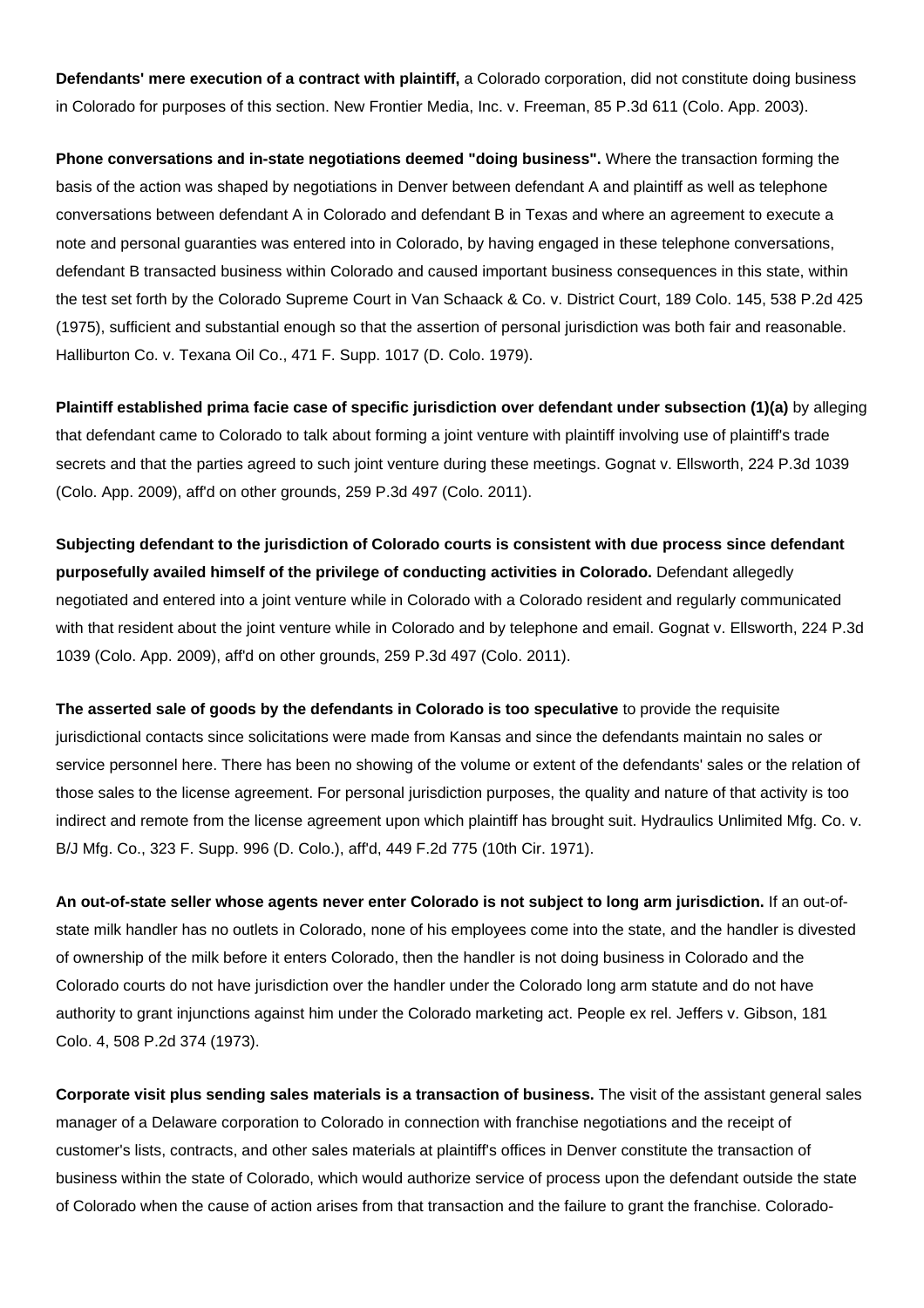Florida Living, Inc. v. Deltona Corp., 338 F. Supp. 880 (D. Colo. 1972).

**Manufacturer who assembles in Colorado subject to long arm.** This section grants jurisdiction under "long arm" to Colorado courts in an action against a North Carolina manufacturer of products assembled and sold in Colorado. Czarnick v. District Court, 175 Colo. 482, 488 P.2d 562 (1971).

**Where the parent and its subsidiary maintain separate identities** and charge each other for service performed, as reinsurance, the corporations will be treated as separate entities for the purpose of determining personal jurisdiction. Perlman v. Great States Life Ins. Co., 164 Colo. 493, 436 P.2d 124 (1968).

**A nonpresent parent corporation is not "doing business" because of mere presence of subsidiary.** Although a corporation is totally owned by another corporation, the mere presence in Colorado of the wholly-owned subsidiary, standing alone, does not in and of itself subject the nonpresent parent corporation to the state's jurisdiction where the two companies are operated as distinct entities. Bolger v. Dial-A-Style Leasing Corp., 159 Colo. 44, 409 P.2d 517 (1966); SGI Air Holdings II LLC v. Novartis Int'l, AG, 192 F. Supp. 2d 1195 (D. Colo. 2002).

**The relationship of a holding company and the subsidiaries of which the holding company owns stock is not of a nature to support an agency relationship, or consequently, personal jurisdiction over the holding company** or its day-to-day managing company. SGI Air Holdings II LLC v. Novartis Int'l, AG, 192 F. Supp. 2d 1195 (D. Colo. 2002).

**Stock ownership of subsidiary is not doing business.** Neither does stock ownership in a domestic company nor common directors establish that defendant was doing business in Colorado. Perlman v. Great States Life Ins. Co., 164 Colo. 493, 436 P.2d 124 (1968).

**It is essential in each case that there be some act by which the defendant purposefully** avails itself of the privilege of conducting activities within the forum state, thus invoking the benefits and protection of its laws. Circle A Drilling Co. v. Sheehan, 251 F. Supp. 242 (D. Colo. 1966); Hydraulics Unlimited Mfg. Co. v. B/J Mfg. Co., 449 F.2d 775 (10th Cir.), aff'd, 323 F. Supp. 996 (D. Colo. 1971).

**Jurisdiction will attach if the defendant purposely initiates or acquiesces in activity conducted within the forum state on its behalf.** It must also avail itself of the protection of the forum state's law. Once that activity has been initiated, a single incident, substantial in nature, which gives rise to the plaintiff's claim will suffice to confer personal jurisdiction upon the courts of the forum state. Hydraulics Unlimited Mfg. Co. v. B/J Mfg. Co., 323 F. Supp. 996 (D. Colo.), aff'd, 449 F.2d 775 (10th. Cir. 1971).

**Phone conversations, correspondence, and receipt of check are not purposeful acts.** The interstate telephone conversations, correspondence, and the receipt in Illinois by petitioner of checks drawn on a Denver bank by respondent do not constitute acts by which the petitioner purposefully availed himself of the privilege of conducting activities within Colorado, thus invoking the benefits of its laws. Safari Outfitters, Inc. v. Superior Court, 167 Colo. 456, 448 P.2d 783 (1968).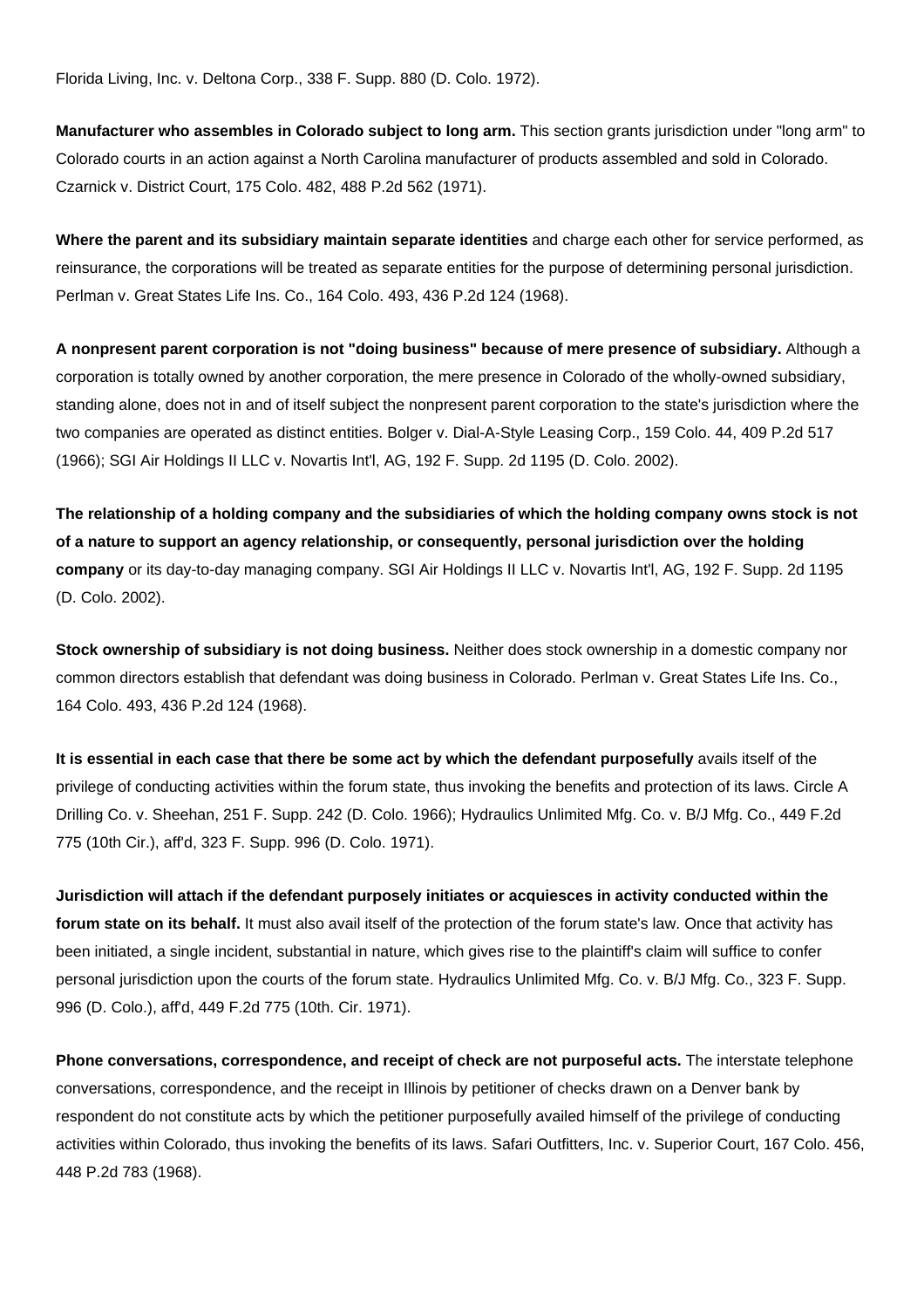**Nor does advertising in national magazines** distributed within the forum state alone constitute a transaction of business within that state. Such a contact is simply too tenuous upon which to found a claim of jurisdiction. Safari Outfitters, Inc. v. Superior Court, 167 Colo. 456, 448 P.2d 783 (1968).

An advertisement in a national magazine is not in itself sufficient to establish contacts in Colorado. Marquest Med. Prods., Inc. v. Emide Corp., 496 F. Supp. 1242 (D. Colo. 1980).

**Transactions carried on in a state wholly by mail may be sufficient** to constitute a doing of business within the state sufficient to enable the state to exercise in personam jurisdiction over the corporation. White-Rodgers Co. v. District Court, 160 Colo. 491, 418 P.2d 527 (1966).

**Even the activities of even a single salesman certainly may be sufficient to constitute the doing of business** within a state even though those activities do not involve the actual concluding of contracts but involve only solicitation of orders and service calls. White-Rodgers Co. v. District Court, 160 Colo. 491, 418 P.2d 527 (1966).

**When the activities of the agent are a continuous course of dealing.** While it is clear that casual or intermittent presence of the corporation's agent within the state is not enough to support in personam jurisdiction based upon service on an agent, the United States supreme court has held that when the activities of the agent are such as to constitute a continuous course of dealings within the state, due process is not denied by the exercise of in personam jurisdiction through service on the agent in the state. White-Rodgers Co. v. District Court, 160 Colo. 491, 418 P.2d 527 (1966).

**Corporation's control over its representative.** The amount of control the corporation exerted over its representative in the state and the fact that the representative maintains a listing in the Denver telephone directory are factors which point toward "doing business". Elliott v. Edwards Eng'g Corp., 257 F. Supp. 537 (D. Colo. 1965).

**The payment of congressional salaries by merely transferring money to banks in Colorado does not establish minimum contacts with Colorado.** Thus the clerk of the U.S. house of representatives and the secretary of the U.S. senate could not be reached by Colorado's long-arm statute and the court could not exercise personal jurisdiction over them. Shaffer v. Clinton, 54 F. Supp. 2d 1014 (D. Colo. 1999).

**Negotiation, execution, and delivery of a note in Colorado is transacting business.** The negotiation of a loan from a Colorado bank, in Colorado, with the execution and delivery to the bank of a promissory note is transacting business within this state within the meaning of the statute. Knight v. District Court, 162 Colo. 14, 424 P.2d 110 (1967).

**Mere fact that part of consideration for note is Colorado contract is not sufficient.** The note was executed in Montana. Presumably all negotiations took place there. The only contact with Colorado is the fact that part of the consideration was a contract executed in Colorado. Such contact does not satisfy "traditional notions of fair play and substantial justice". Int'l Shoe Co. v. Washington, 326 U.S. 310, 66 S. Ct. 154, 90 L. Ed. 95 (1945); Circle A Drilling Co. v. Sheehan, 251 F. Supp. 242 (D. Colo. 1966).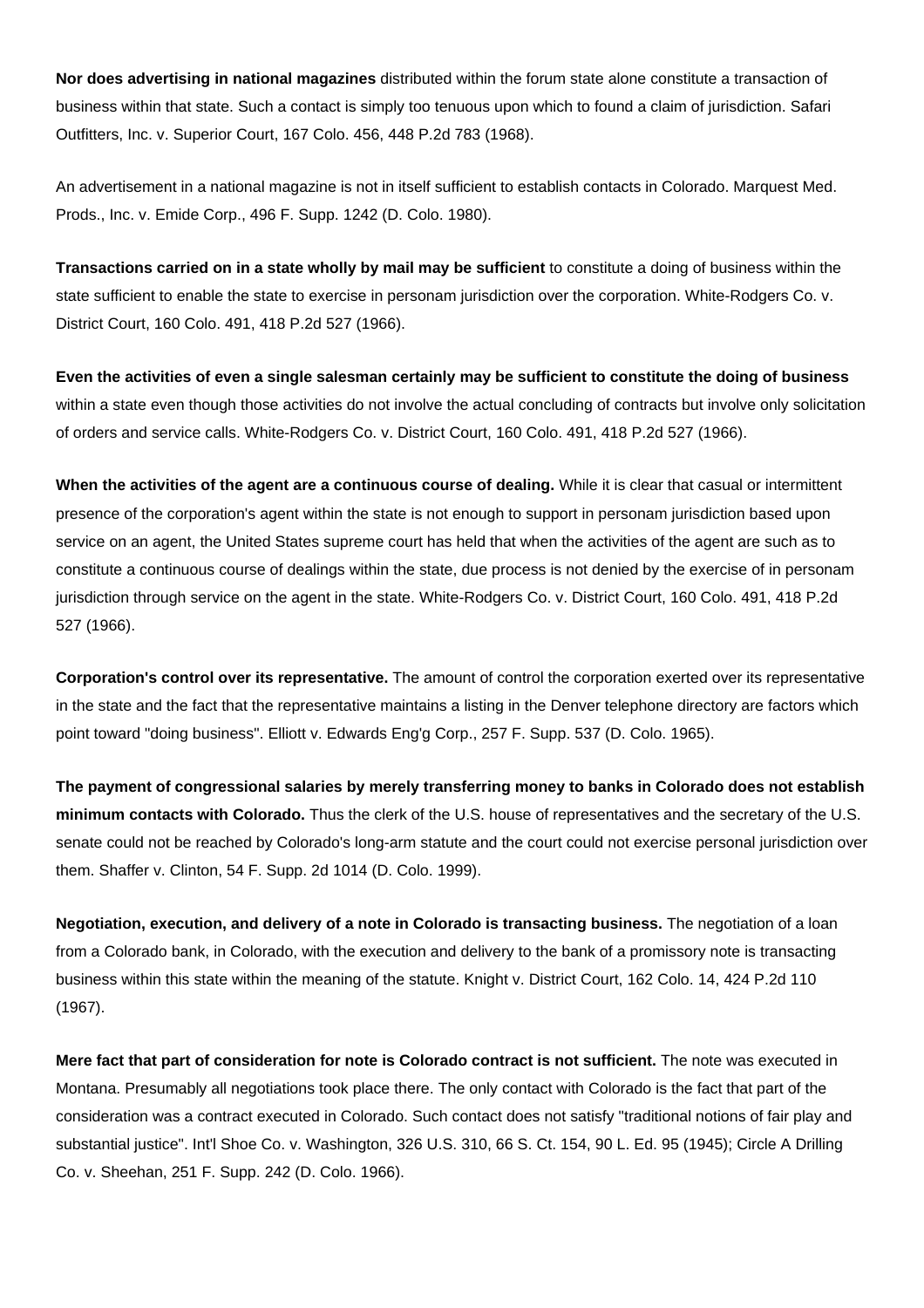**A note is a specialty and is not to be regarded as the same transaction** as that which gave rise to the debt. The note stands alone. Circle A Drilling Co. v. Sheehan, 251 F. Supp. 242 (D. Colo. 1966).

**Demand for payment of note executed outside state insufficient.** Where a promissory note was executed and delivered outside of Colorado and, later, one of the parties relocated in Colorado and mailed a letter out of state demanding payment of the note, the contacts within the state are not sufficient for in personam jurisdiction. Associated Inns & Restaurant Co. of Am. v. Dev. Assocs., 516 F. Supp. 1023 (D. Colo. 1981).

**Where foreign note is merely a renewal of a Colorado loan transacting of business continues.** Though the petitioners admittedly executed the renewal note in Utah, they had each nonetheless performed in Colorado several "purposeful acts" relative thereto, but for the original loan in Colorado, there never would have been a renewal note. Knight v. District Court, 162 Colo. 14, 424 P.2d 110 (1967).

**Actions of internal revenue officials insufficient.** Officials who were out-of-state residents and who at no time worked in, or traveled in connection with work, in this state had not transacted business for purposes of this section. First Western Govern. Sec., Inc. v. U.S., 578 F. Supp. 212 (D. Colo. 1984).

**A nonresident who filed a required claim in a probate proceeding does not constitute the transaction of business** by the nonresident for purposes of Colorado's long-arm statute. Harman v. Stillwell, 944 P.2d 665 (Colo. App. 1997).

**Economic injury in Colorado insufficient.** Where defendant welded a pipe in Italy which was subsequently used by the plaintiff Colorado corporation in Texas, where the weld failed, allegedly causing economic injury in Colorado, the defendant is not subject to the jurisdiction of the court under this section. Res. Inv. Corp. v. Hughes Tool Co., 561 F. Supp. 1236 (D. Colo. 1983).

**Plaintiff failed to make a prima facie showing of personal jurisdiction under the transaction of business subsection where** his complaint failed to allege any facts in support of his conclusory statement that "defendants transacted business" in Colorado and his affidavit and response to motion to dismiss did not contain any additional facts that would sufficiently support jurisdiction. Wenz v. Memery Crystal, 55 F.3d 1503 (10th Cir. 1995).

**Defendant's continuing contractual relationship with plaintiff was insufficient to allow personal jurisdiction** over it in Colorado. Trial court did not err in determining that defendant did not purposefully avail itself of the privilege of conducting business activities within Colorado. Archangel Diamond Corp. v. Arkhangelskgeoldobycha, 94 P.3d 1208 (Colo. App. 2004), aff'd in part and rev'd in part on other grounds, 123 P.3d 1187 (Colo. 2005).

**Defendant's contacts to the state were necessitated by virtue of the plaintiff's moving its principal place of business to Colorado.** Contacts that are necessitated by the plaintiff's unilateral move are given much less weight. Archangel Diamond Corp. v. Lukoil, 123 P.3d 1187 (Colo. 2005).

**The continuous presence of four employees of the defendant non-resident corporation in Colorado** who are employed for the purpose of soliciting orders on behalf of such corporation constitutes sufficient contact in the forum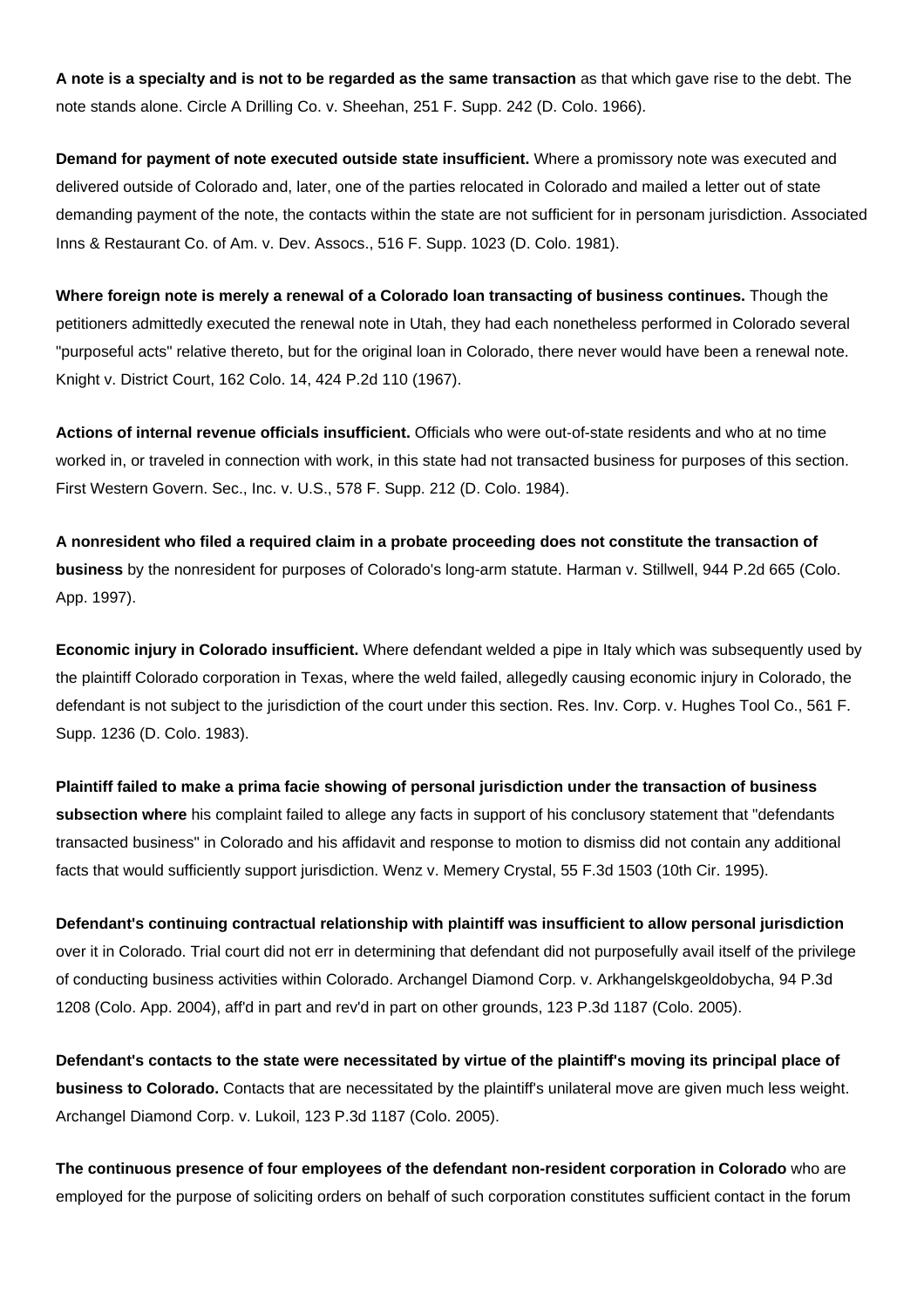for personal jurisdiction over the corporation. Schlesinger v. Merrill Pub. Co., 675 F. Supp. 591 (D. Colo. 1987).

**An individual who has become an officer or a director of a Colorado corporation** has sufficiently transacted business within the state to subject himself to the jurisdiction of its courts with respect to claims made by the corporation or by others on behalf of the corporation arising out of the individual's duties as an officer or director. Pub. Warranty Corp. v. Mullins, 757 P.2d 1140 (Colo. App. 1988).

**Execution of note.** When a person executes a note outside of this state but the note expressly obligates him to pay money to a resident of this state, he may be properly sued in Colorado. The single act of executing the note constituted a substantial enough connection to render exercise of jurisdiction reasonable under the circumstances. Kingston v. Brussat, 698 F. Supp. 215 (D. Colo. 1988); Alameda Nat. Bank v. Kanchanapoom, 752 F. Supp. 367 (D. Colo. 1990).

**Defendants who induced plaintiff to rely on defendants' representations** resulting in extension of more than two million dollars in credit and shipment of more than two million dollars worth of products from Colorado to defendants' clients are subject to personal jurisdiction in Colorado. Contacts which included seven face-to-face meetings in two states, one mailing, and twenty-eight phone calls over a four-month period were sufficient to satisfy both transactionof-business standards and due process requirements. Marquest Med. Prods., Inc. v. Daniel, McKee & Co., 791 P.2d 14 (Colo. App. 1990).

**Because its promotional efforts were directed towards Colorado residents through local media advertising in Colorado,** defendant purposefully availed itself of the privilege of conducting business in this state and should reasonably have anticipated being subject to the jurisdiction of the Colorado courts. Martinez v. Farmington Motors, Inc., 931 P.2d 546 (Colo. App. 1996).

**Purported father found to have transacted business in state.** Purported father's sending of letter agreeing to pay support that father knew would be relied upon by Colorado authorities for purpose of determining eligibility for public assistance constituted transacting business in this state. In re Parental Responsibilities of H.Z.G., 77 P.3d 848 (Colo. App. 2003).

### **D. Agency Theory.**

**Agency theory explained.** Under Colorado's long-arm statute, a nonresident defendant may be subject to personal jurisdiction in Colorado based on the imputed contacts of defendant's agent. To establish this agency theory, jurisdictional facts must connect the actions of the agent to the principal by either "the transaction of any business" or "the commission of a tortious act." Goettman v. N. Fork Valley Rest., 176 P.3d 60 (Colo. 2007).

**Jurisdiction and liability separate issues.** A court's determination of agency for the purpose of personal jurisdiction is a separate determination from, and is not dispositive of, the substantive issue of defendant's liability for the actions of the agent. For jurisdictional purposes, plaintiff needs only make a prima facie showing of the connection between the actions of the agent and the principal. Goettman v. N. Fork Valley Rest., 176 P.3d 60 (Colo. 2007).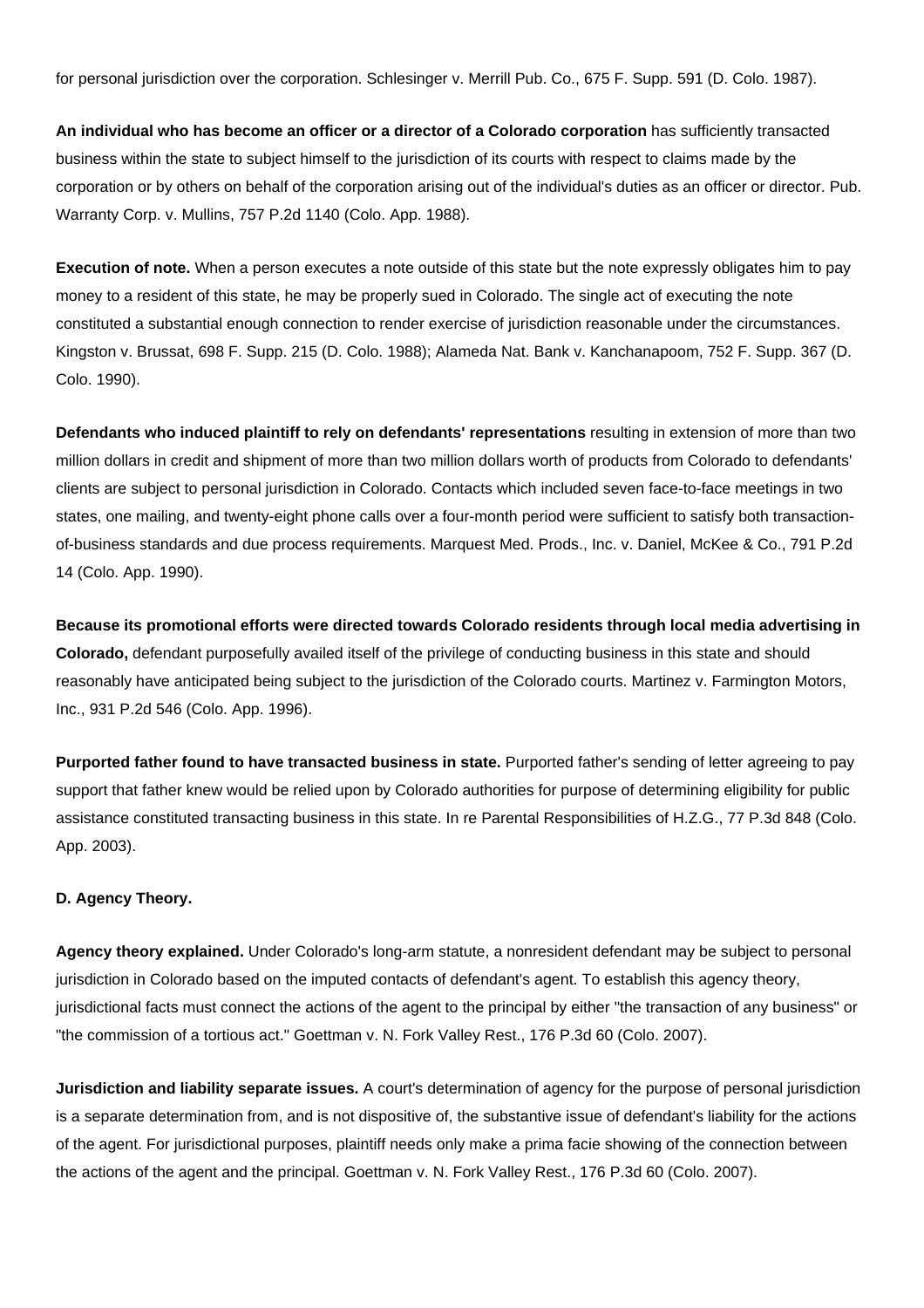**Due process requires** that jurisdictional facts be examined to determine whether either general or specific jurisdiction exists and, if so, whether it is reasonable for the court to exercise that jurisdiction. Archangel Diamond Corp. v. Lukoil, 123 P.3d 1187 (Colo. 2005); Goettman v. N. Fork Valley Rest., 176 P.3d 60 (Colo. 2007).

**Australian corporation was properly subject to personal jurisdiction** because, although general jurisdiction was lacking due to the corporation's absence of business contacts with Colorado, plaintiff made a prima facie showing of specific jurisdiction based on documentary evidence showing the corporation sent its agent on a business trip to various states, including Colorado, during the course of which trip the agent went to a restaurant with a coworker, became intoxicated, and caused an automobile accident that killed the coworker. Further, under the circumstances, it was held reasonable to require the corporation to defend in Colorado due to the legitimate interests of Colorado in protecting the safety of its roads and providing a forum for the plaintiff. Goettman v. N. Fork Valley Rest., 176 P.3d 60 (Colo. 2007).

#### **III. COMMISSION OF TORT.**

**Law reviews.** For comment on Vandermee v. District Court, appearing below, see 40 U. Colo. L. Rev. 471 (1968).

**Section is constitutional.** The new "long arm" statute, insofar as it permits the assertion of in personam jurisdiction over nonresidents who commit a tortious act within the state of Colorado is not unconstitutional. Zerr v. Norwood, 250 F. Supp. 1021 (D. Colo. 1966).

**Where tortious act is committed within state, there need not be additional minimum contacts in state** to meet constitutional requirements of due process. Texair Flyers, Inc. v. District Court, 180 Colo. 432, 506 P.2d 367 (1973).

**An out-of-state party's harassment of, threatening of, or attempt to coerce an individual known by the nonresident to be in the state** is a tortious act sufficient to establish personal jurisdiction under the long-arm statute. Parocha v. Parocha, 2018 CO 41, 418 P.3d 523.

**Tortious act.** The noun "act" implies a single occurrence, a specific event, one happening. The adjective "tortious" implies an act with an attending injury proximately related to that act. The use of the term "tortious act" implies the total act embodying the cause and the effect through the continuum of time. Vandermee v. District Court, 164 Colo. 117, 433 P.2d 335 (1967).

**Our long arm statute grants Colorado courts jurisdiction over persons who commit tortious acts within this state.** Granite States Volkswagen, Inc. v. District Court, 177 Colo. 42, 492 P.2d 624 (1972).

**Colorado residents have local forum for damages inflicted on them by nonresidents.** The legislative purpose, which inspired the adoption of the long arm statute, was the expansion of our court's jurisdiction within constitutional limitations in order to provide a local forum for Colorado residents who suffer damages in Colorado as a result of tortious acts of nonresidents. Vandermee v. District Court, 164 Colo. 117, 433 P.2d 335 (1967).

**Court has jurisdiction over nonresident motorist in Colorado accident.** A nonresident motorist who is involved in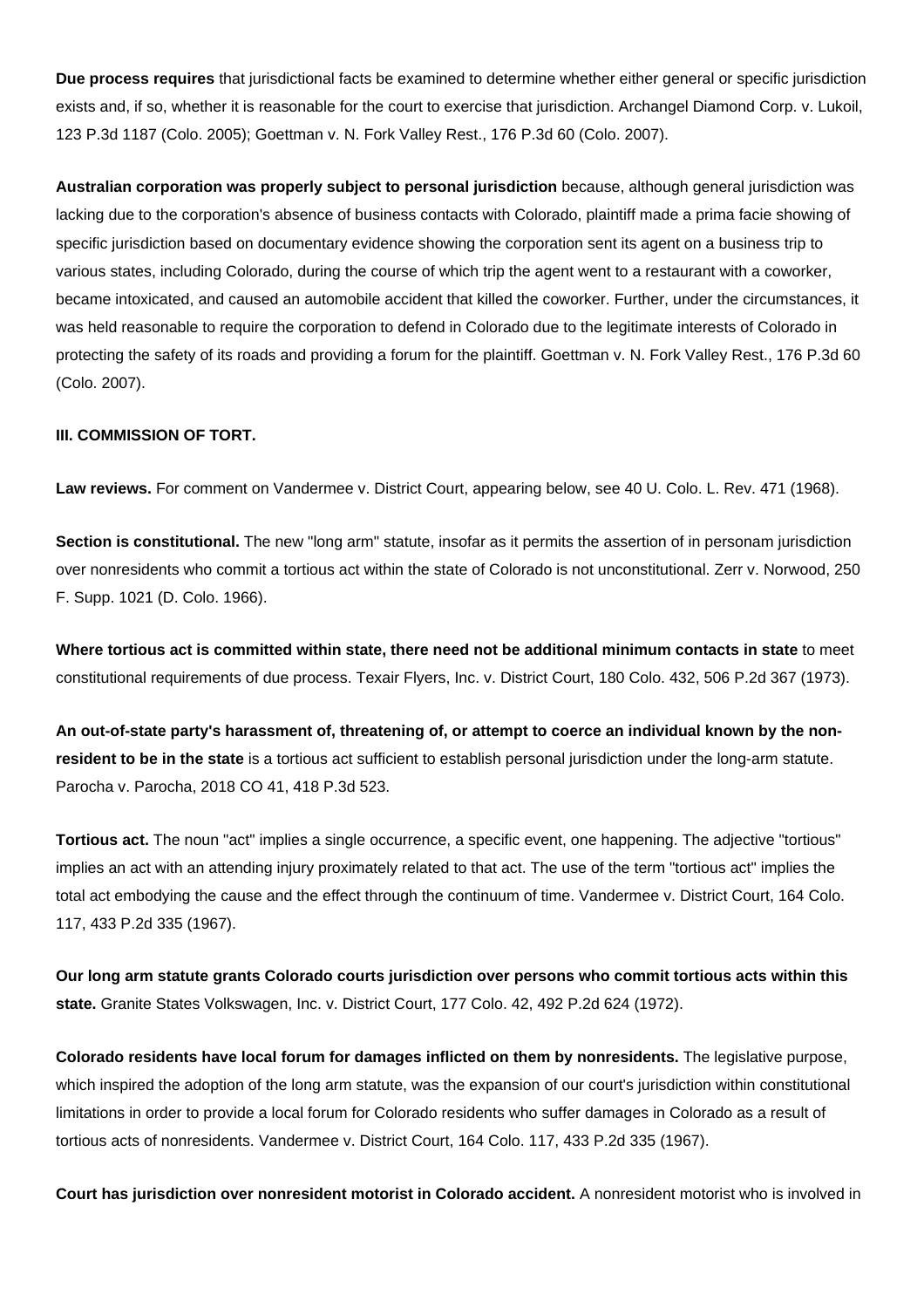an automobile accident in a particular state has established a sufficient contact with that state to warrant its courts in asserting in personam jurisdiction over him to determine the merits of any controversy that may happen to arise out of that accident. Zerr v. Norwood, 250 F. Supp. 1021 (D. Colo. 1966).

**Foreign corporation may be summoned based on tortious act of its agent within Colorado** although "transacting business" standard may not be met. Goettman v. N. Fork Valley Rest., 176 P.3d 60 (Colo. 2007).

**"Tortious act" is to be liberally construed but not to create a new tort.** Although our supreme court has said that the term, "tortious act", is to be liberally construed to carry out the intent of the general assembly, it cannot be so liberally construed as to create a tort. People in Interest of D.R.B., 30 Colo. App. 603, 498 P.2d 1166 (1972), aff'd sub nom. A.R.B. v. G.L.P., 180 Colo. 439, 507 P.2d 468 (1973).

**The fathering of an illegitimate child in and of itself is not a "tortious act".** People in Interest of D.R.B., 30 Colo. App. 603, 498 P.2d 1166 (1972), aff'd sub nom. A.R.B. v. G.L.P., 180 Colo. 439, 507 P.2d 468 (1973).

**Fact that person dies in Colorado does not constitute tortious act.** Ferrari, S.p.A. SEFAC v. District Court, 185 Colo. 136, 522 P.2d 105 (1974), overruled in part in Classic Auto Sales, Inc. v. Schocket, 832 P.2d 233 (Colo. 1992).

**Disclosure of internal revenue agent's report concerning Colorado resident, in place other than Colorado, did not give rise to a tort in this state.** First W. Govern. Sec., Inc. v. U.S., 578 F. Supp. 212 (D. Colo. 1984).

**Injury must result from intended or foreseeable use.** An additional requirement to be met before subjecting an alien manufacturer to personal jurisdiction is that the injury complained of must have resulted from a use intended or foreseeable by the manufacturer. Alliance Clothing, Ltd. v. District Court, 18 7 Colo. 400, 532 P.2d 351 (1975).

**Use of foreign product in United States or state must be foreseen.** In all the tort cases subjecting alien manufacturers to personal jurisdiction by long-arm statutes, the courts noted that the manufacturer could reasonably foresee that his product would be used in the United States or in the state in question. Alliance Clothing, Ltd. v. District Court, 18 7 Colo. 400, 532 P.2d 351 (1975).

**Misrepresentations inducing reliance justify jurisdiction.** Where the defendants make an affirmative misrepresentation intending to induce, and actually inducing, justifiable reliance by the plaintiff in Colorado, which causes him damages in Colorado, the defendants purposefully avail themselves of Colorado by proximately causing tort damage in Colorado. Ruggieri v. Gen. Well Serv., Inc., 535 F. Supp. 525 (D. Colo. 1982).

**Telephone conversations which are nothing more than informational are inadequate** to support a finding of personal jurisdiction. Bennett Waites Corp. v. Piedmont Aviation, Inc., 563 F. Supp. 810 (D. Colo. 1983).

**Two letters, an electronic presentation, and a conference call were sufficient contacts** to establish prima facie showing that Colorado court has personal jurisdiction over defendant. First Horizon Merch. Servs., Inc. v. Wellspring Capital Mgmt., LLC, 166 P.3d 166 (Colo. App. 2007).

**Participation in conference calls and failure to correct material omissions established a prima facie case of**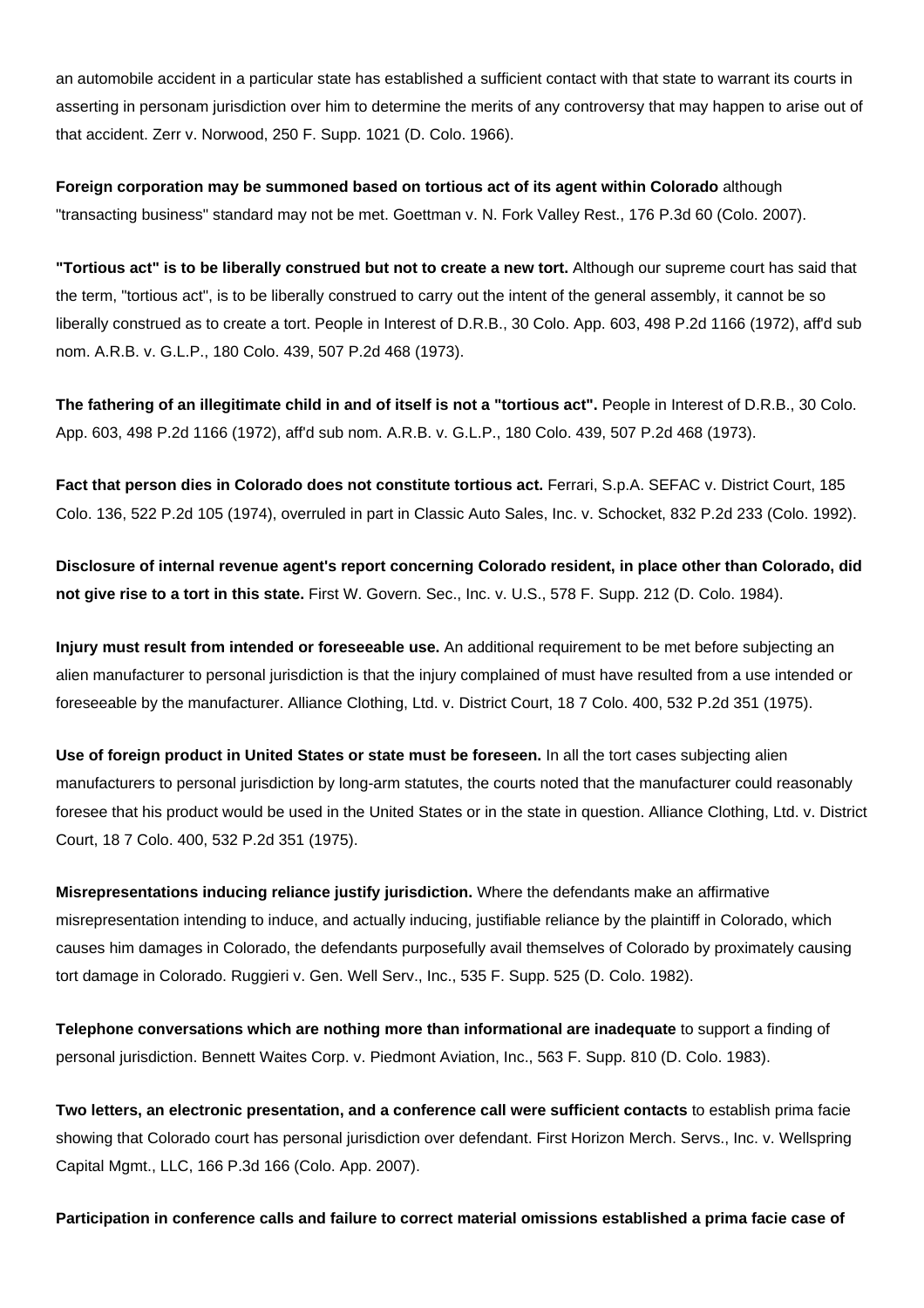**personal jurisdiction.** Although contacts were limited, the exercise of jurisdiction would be consistent with due process. First Horizon Merch. Servs., Inc. v. Wellspring Capital Mgmt., LLC, 166 P.3d 166 (Colo. App. 2007).

**Out-of-state repair of motor vehicle insufficient.** Where the defendant truck stop's sole contact with Colorado was its allegedly negligent repair of the brakes on the truck driven in Colorado by the plaintiff, and it could not be proven that the truck stop had conducted any other activity in the state, the district court's exercise of jurisdiction violates due process. Fleet Leasing, Inc. v. District Court, 649 P.2d 1074 (Colo. 1982).

**As a general proposition, if a corporation elects to sell its products for ultimate use in another state,** it is not unjust to hold it answerable there for any damage caused by defects in those products. Vandermee v. District Court, 164 Colo. 117, 433 P.2d 335 (1967); Granite States Volkswagen, Inc. v. District Court, 177 Colo. 42, 492 P.2d 624 (1972).

**Corporation must by some act avail itself of privilege of doing business in forum state.** It is essential in each case "that there be some act by which the defendant purposefully avails itself of the privilege of conducting activities within the forum state". Granite States Volkswagen, Inc. v. District Court, 177 Colo. 42, 492 P.2d 624 (1972).

**This test has been generalized to mean that the defendant must have taken voluntary action** calculated to have an effect in the forum state. Granite States Volkswagen, Inc. v. District Court, 177 Colo. 42, 492 P.2d 624 (1972).

**Statute does not apply to tortious act outside of state.** The statute clearly provides that personal jurisdiction can only be grounded on the commission of a tortious act within the state, and the general assembly did not include tortious acts committed without the state which gave rise to injuries within the state. Had that been the legislative intent it could have been accomplished by specific language to that effect. Before this statute has any effect, both the asserted negligent act or acts of the nonresident defendant, as well as the injury they produce, must occur within the state of Colorado. Lichina v. Futura, Inc., 260 F. Supp. 252 (D. Colo. 1966). But see Vandermee v. District Court, 164 Colo. 117, 433 P.2d 335 (1967).

But a tortious act committed outside the state may come within this section once it causes injury or damage within this state. Pace v. D & D Fuller CATV Const., Inc., 748 P.2d 1314 (Colo. App. 1987), aff'd, 780 P.2d 520 (Colo. 1989); Schocket v. Classic Auto Sales, Inc., 817 P.2d 561 (Colo. App. 1991), aff'd, 832 P.2d 233 (Colo. 1992).

For the purposes of subsection (1)(b), allegations of tortious conduct in another state which causes injury in Colorado have been held to constitute a prima facie showing of a tortious act within Colorado. Marquest Med. Prods., Inc. v. Daniel, McKee & Co., 791 P.2d 14 (Colo. App. 1990); Schocket v. Classic Auto Sales, Inc., 817 P.2d 561 (Colo. App. 1991), aff'd, 832 P.2d 233 (Colo. 1992).

**Negligent conduct initiated in foreign state which proximately results in injury incurred in Colorado constitutes tortious conduct** within the meaning of long arm statute. Texair Flyers, Inc. v. District Court, 180 Colo. 432, 506 P.2d 367 (1973); Scheuer v. District Court, 684 P.2d 249 (Colo. 1984); Found. for Knowledge in Dev. v. Interactive Design Consultants, 234 P.3d 673 (Colo. 2010).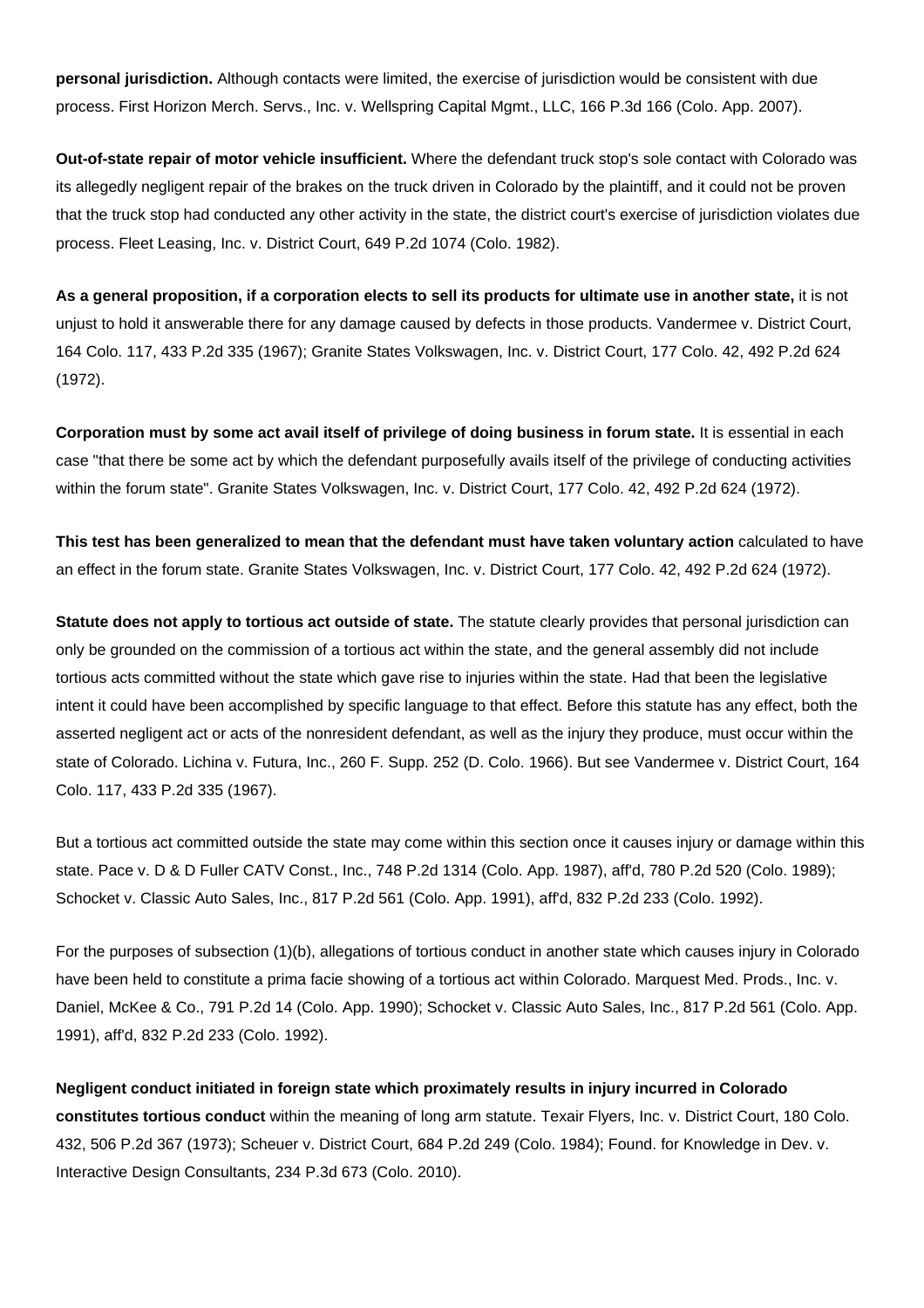To bring one under the jurisdiction of the Colorado court by use of the tort section of this section, sufficient facts need be alleged to support a claim that the alleged tortfeasor was negligent and that the negligent conduct proximately resulted in injury that occurred in Colorado, even if that conduct was initiated in a foreign state. Shaw v. Aurora Mobile Homes & Real Estate, Inc., 36 Colo. App. 321, 539 P.2d 1366 (1975).

**Section may be relied on even if tort committed prior to effective date.** This section and § 13-1-125 may be constitutionally applied where the complaint is filed after the effective date of the statute, though the tortious act complained of occurred before the effective date of the statute. Hoen v. District Court, 159 Colo. 451, 412 P.2d 428 (1966).

**Retrospective application of this section is in accord with sound public policy.** At the time of the accident, the defendant was a resident of Colorado. This fact, in itself, in addition to providing a sufficient contact with the state to satisfy the requirement of due process, makes it reasonable to conclude that the defendant might have expected to be subject to suit in Colorado for torts that she may have committed here during that period. Smith v. Putnam, 250 F. Supp. 1017 (D. Colo. 1965).

**Generally, courts of one state do not have jurisdiction over foreign administrator or executor** and should not interfere with administration of decedent's estate in foreign jurisdiction. However, rule must give way to legislative enactments in appropriate circumstances, such as where administrator's decedent has committed tort in state of forum. Texair Flyers, Inc. v. District Court, 180 Colo. 432, 506 P.2d 367 (1973).

**In personam jurisdiction may be obtained over personal representative of deceased nonresident tortfeasor.** Texair Flyers, Inc. v. District Court, 180 Colo. 432, 506 P.2d 367 (1973).

**Plaintiff need not prove merits of action** -- commission of tort within state -- to initially establish in personam jurisdiction. Texair Flyers, Inc. v. District Court, 180 Colo. 432, 506 P.2d 367 (1973); Jenner & Block v. District Court, 197 Colo. 184, 590 P.2d 964 (1979).

**Facts constituting commission of a tortious act within this state.** Jenner & Block v. District Court, 197 Colo. 184, 590 P.2d 964 (1979).

**Contact insufficient to justify personal jurisdiction.** C.F.H. Enters., Inc. v. Heatcool, 538 F. Supp. 774 (D. Colo. 1982).

**"Effects" test, as established by U.S. supreme court,** specifies that where a defendant's intentional actions, taken outside the forum, are expressly directed at causing a harmful effect within the forum state, such actions are sufficient to satisfy due process in the context of an intentional tort. D & D Fuller CATV Const., Inc. v. Pace, 780 P.2d 520 (Colo. 1989).

**Defendant's alleged tortious acts that have an effect in Colorado, without other contacts with Colorado, did not support a reasonable inference that defendant engaged in conduct subjecting it to personal jurisdiction.** Archangel Diamond Corp. v. Arkhangelskgeoldobycha, 94 P.3d 1208 (Colo. App. 2004), aff'd in part and rev'd in part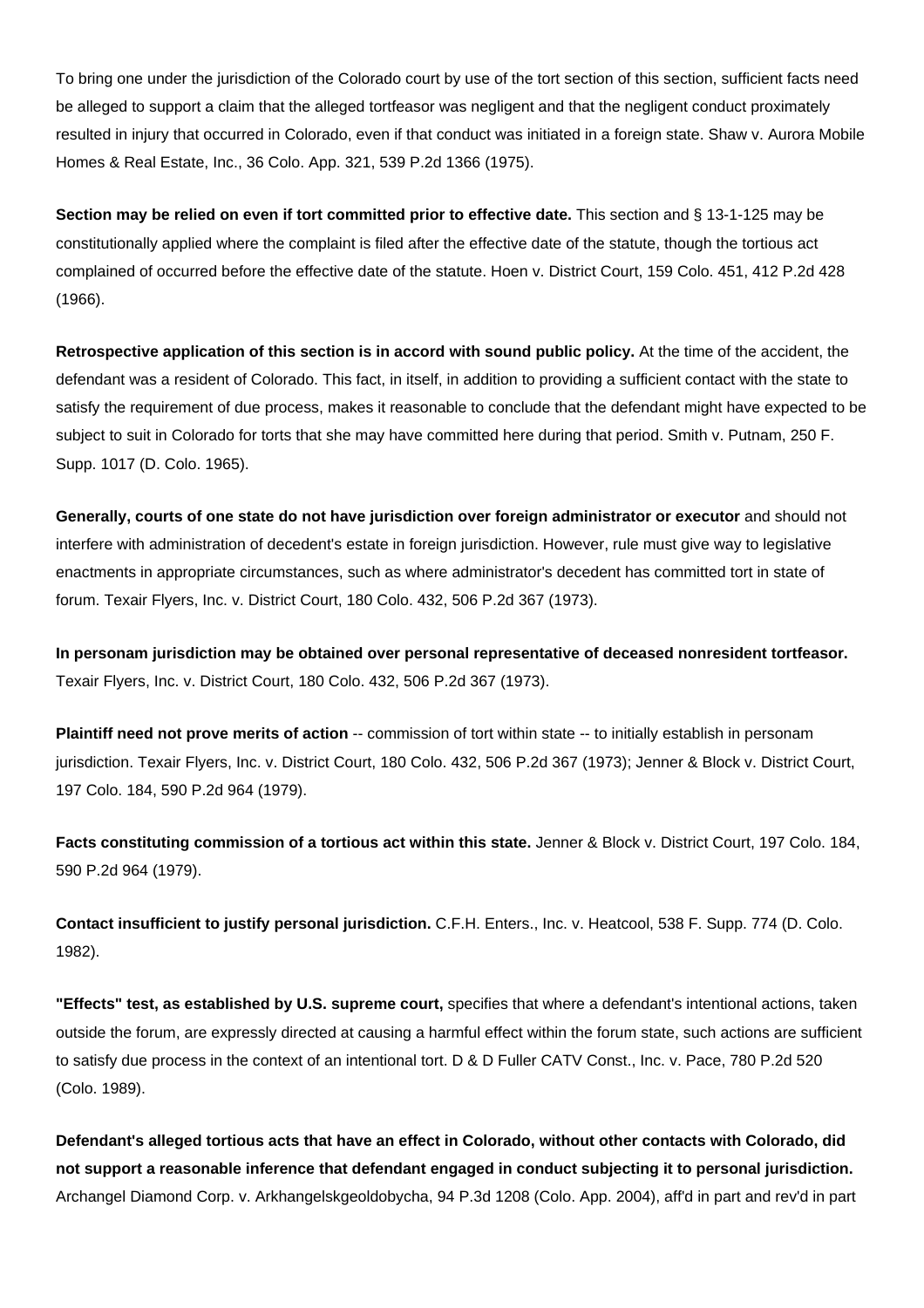on other grounds, 123 P.3d 1187 (Colo. 2005).

**Jurisdiction over nonresident tortfeasor requires that the injury itself occur in Colorado, even if the negligent act occurs in another state.** McAvoy v. District Court, 757 P.2d 633 (Colo. 1988); AST Sports Science, Inc. v. CLF Distribution Ltd., 514 F.3d 1054 (10th Cir. 2008).

Where Colorado resident was injured in an accident with a Washington resident in Washington due to alleged negligent actions which occurred in Washington, the allegations of subsequent treatment for the injury in Colorado, and effects of the accident which were manifest in Colorado, were not sufficient to confer jurisdiction on the Colorado court under the long-arm statute. McAvoy v. District Court, 757 P.2d 633 (Colo. 1988).

**In order to satisfy the statutory standard for assertion of long arm jurisdiction,** it is not necessary that both the tortious conduct constituting the cause and the injury constituting the effect take place in Colorado. However, the injury in the forum state must be direct, not consequential or remote. F.D.I.C. v. First Interstate Bank of Denver, N.A., 937 F. Supp. 1461 (D. Colo. 1996).

**Plaintiff's allegation of a tort caused by unauthorized disbursements from a London account failed to allege that defendants engaged in any tortious conduct in Colorado.** Wenz v. Memery Crystal, 55 F.3d 1503 (10th Cir. 1995).

**Plaintiff failed to allege an injury in Colorado sufficient to invoke personal jurisdiction under subsection (1)(b) where** alleged unauthorized disbursals occurred in London and were from a London account. That plaintiff may have been economically affected in Colorado simply because he lived here is insufficient to establish personal jurisdiction under subsection (1)(b). Wenz v. Memery Crystal, 55 F.3d 1503 (10th Cir. 1995).

**The loss of profits in the state of plaintiff's domicile is insufficient to sustain long-arm jurisdiction** over a nonresident defendant. The injury in the forum state must be direct, not consequential or remote. When both the tortious conduct and the injury occur in another state, the fact that the plaintiff resides in Colorado and experiences some economic consequences here is insufficient to confer jurisdiction on a Colorado court. AMAX Potash Corp. v. Trans-Resources, Inc., 817 P.2d 598 (Colo. App. 1991); Gognat v. Ellsworth, 224 P.3d 1039 (Colo. App. 2009), aff'd on other grounds, 259 P.3d 497 (Colo. 2011).

**A person's conduct causes a minor child to leave a custodial parent,** when the parent does not consent, or prevents a child's return to such parent, such conduct constitutes a tortious act. D & D Fuller CATV Const., Inc. v. Pace, 780 P.2d 520 (Colo. 1989).

**Defendant's allegedly tortious action in collecting upon a voided wage assignment was expressly directed at causing a harmful effect within the forum state** and thus created a sufficient nexus between defendant and the forum state so as to satisfy due process. Vogan v. County of San Diego, 193 P.3d 336 (Colo. App. 2008).

**Tortious conduct in a foreign state which causes injury** in Colorado may be deemed to be an act committed in Colorado so as to satisfy the long-arm statute. Ranger v. Fortune Ins. Co., 817 P.2d 600 (Colo. App. 1991).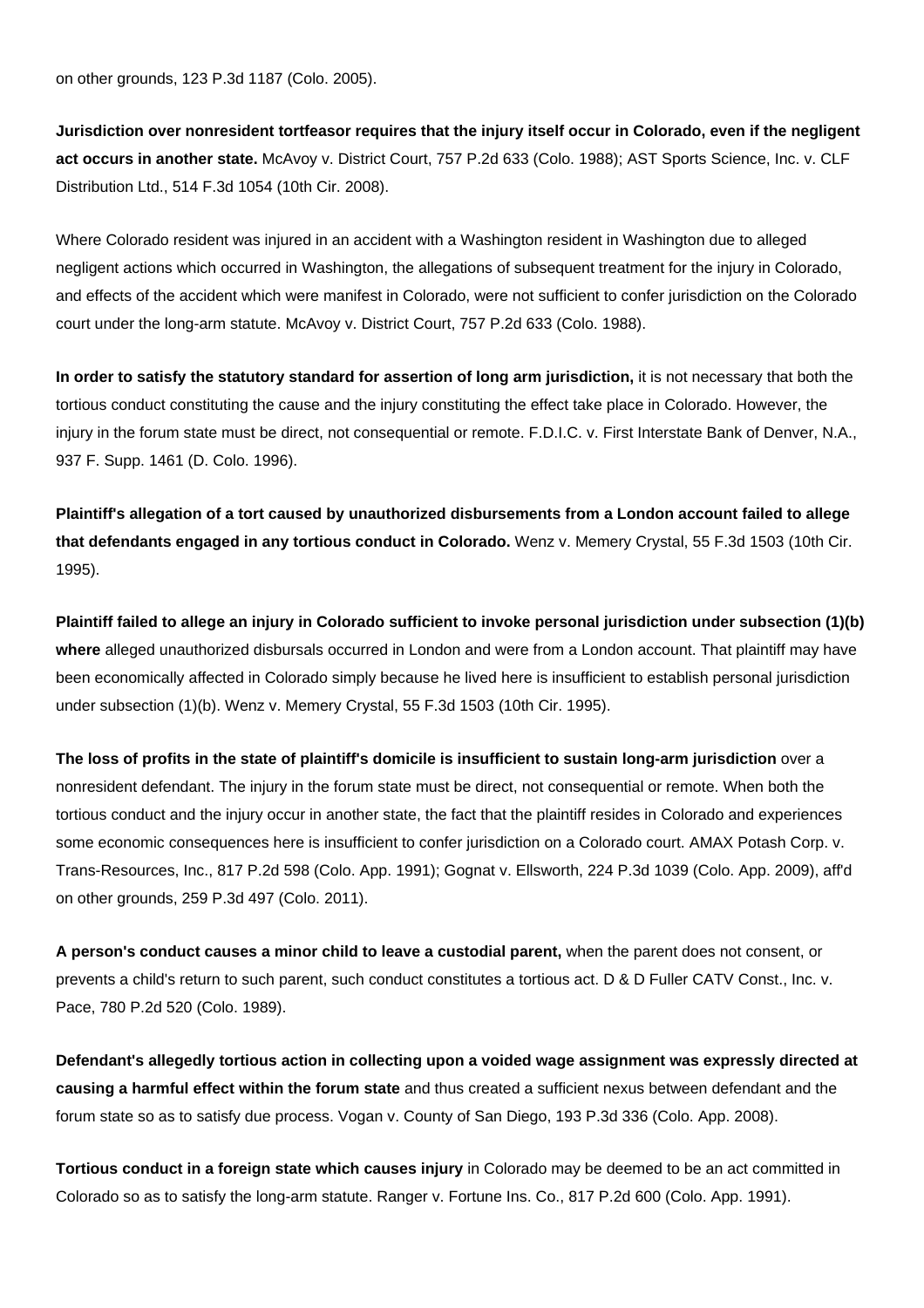**Tort claims of intentional and negligent misrepresentations directed into Colorado during the course of telephone conversations from outside the state into the state are sufficient to constitute tortious acts within the state under this section.** Broadview Fin., Inc. v. Entech Mgmt. Servs. Corp., 859 F. Supp. 444 (D. Colo. 1994).

**Personal jurisdiction existed over nonresident attorney and his law firm which, in addressing two letters to plaintiff in Colorado, purposely directed their activities toward Colorado and plaintiff's injuries relate to that contact with Colorado.** First Entm't, Inc. v. Firth, 885 F. Supp. 216 (D. Colo. 1995).

**Exercise of jurisdiction held proper** where defendants, in connection with sale of sports car through Nebraska dealership, placed ad in national magazine, made allegedly fraudulent representations via telephone to Colorado plaintiff, and knew that car would be transported to and used in Colorado. Schocket v. Classic Auto Sales, Inc., 817 P.2d 561 (Colo. App. 1991), aff'd, 832 P.2d 233 (Colo. 1992).

## **IV. REAL PROPERTY IN COLORADO.**

**Transaction involving Colorado property gives long arm jurisdiction.** This section commonly referred to as the long arm statute specifically provides that a person who transacts business in the state of Colorado or owns real property in the state of Colorado submits himself to the jurisdiction of the courts of Colorado in any action arising from the transaction of such business or the ownership of such property. McHenry F.S., Inc., v. Clausen, 30 Colo. App. 253, 491 P.2d 592 (1971).

**Being the state with greatest interest in transaction, jurisdiction in Colorado not offensive.** Where a contract to purchase land was signed by both parties outside the state of Colorado but the defendant came to Colorado to view the property and employed a Colorado firm of consulting engineers to conduct a survey of the property, and the contract to purchase the property was prepared in Colorado, and the real estate broker and the vendor of the property were both Colorado residents, and the subject matter of the contract, the real estate, was located in Colorado thereby making Colorado the state with the greatest interest in the transaction, the defendant's purposeful acts in this state were significant, and the jurisdiction of the district court obtained through the long arm statute did not offend traditional notions of fair play and substantial justice. Dwyer v. District Court, 188 Colo. 41, 532 P.2d 725 (1975).

**Once defendants are personally served, court acquires in personam jurisdiction.** Where the claims asserted against the defendants arose out of their title to certain real property and their transfer of that property to a company, and the defendants were personally served with process in the state of Illinois pursuant to the provisions of this section, consequently, the trial court obtained in personam jurisdiction over them. McHenry F.S., Inc. v. Clausen, 30 Colo. App. 253, 491 P.2d 592 (1971).

**Nonresidency of all parties does not defeat long arm jurisdiction.** The argument that since both the plaintiff and the defendants were residents of Illinois, the long arm statute was not available is without merit. McHenry F.S., Inc. v. Clausen, 30 Colo. App. 253, 491 P.2d 592 (1971).

### **V. CONTRACTS OF INSURANCE.**